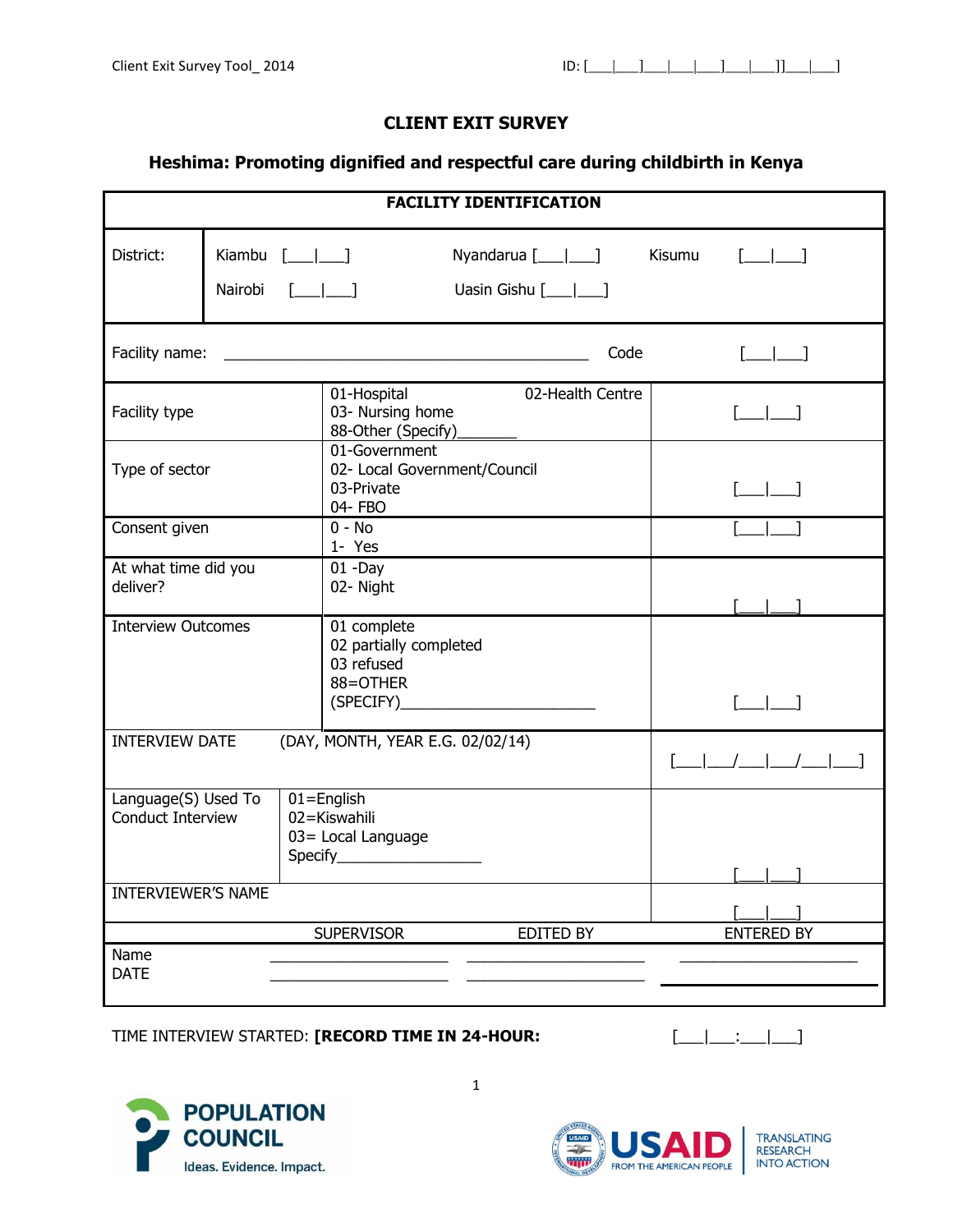|                  | <b>Section A: Demographics</b>                                              |                                                  |  |  |
|------------------|-----------------------------------------------------------------------------|--------------------------------------------------|--|--|
| <b>NO</b>        | Question                                                                    | <b>Options</b>                                   |  |  |
|                  | Now, I would like to ask you some questions about yourself and your health. |                                                  |  |  |
| 1.               | What village do you live in?                                                | <b>OPEN FIELD</b>                                |  |  |
|                  |                                                                             | 98 DK                                            |  |  |
|                  |                                                                             | 99 NR/RF                                         |  |  |
| 2.               | How long have you been living continuously in                               | NUMERIC (years; if less than 1 year record '00') |  |  |
|                  | (name of village)?                                                          | 98 DK                                            |  |  |
|                  |                                                                             | 99 NR/RF                                         |  |  |
| 3.               | How old are you?                                                            | NUMERIC 15+                                      |  |  |
|                  |                                                                             | 98 DK                                            |  |  |
|                  |                                                                             | <b>99 NR/RF</b>                                  |  |  |
| $\overline{4}$ . | Have you ever attended school?                                              | 1 Yes                                            |  |  |
|                  |                                                                             | 2 No $\rightarrow$ GOTO 7                        |  |  |
|                  |                                                                             | <b>99 NR/RF</b>                                  |  |  |
| 5.               | What is the highest level of school you attended?                           | 1 Pre-Primary                                    |  |  |
|                  |                                                                             | 2 Primary                                        |  |  |
|                  |                                                                             | 3 Secondary                                      |  |  |
|                  |                                                                             | 4 University                                     |  |  |
|                  |                                                                             | 98 DK                                            |  |  |
|                  |                                                                             | <b>99 NR/RF</b>                                  |  |  |
| 6.               | What is the highest (grade/form/year) you                                   | NUMERIC 0-25                                     |  |  |
|                  | completed at that level?                                                    | 98 DK                                            |  |  |
|                  |                                                                             | <b>99 NR/RF</b>                                  |  |  |
| 7.               | What is your religion?                                                      | 1 Muslim                                         |  |  |
|                  |                                                                             | 2 Catholic                                       |  |  |
|                  |                                                                             | 3 Protestant                                     |  |  |
|                  |                                                                             | 4 None                                           |  |  |
|                  |                                                                             | 96 Other (specify)                               |  |  |
|                  |                                                                             | 98 DK                                            |  |  |
|                  |                                                                             | <b>99 NR/RF</b>                                  |  |  |
| 8.               | What is your marital status?                                                | 1 Never married                                  |  |  |
|                  |                                                                             | 2 Currently married                              |  |  |
|                  |                                                                             | 3 Separated                                      |  |  |
|                  |                                                                             | 4 Divorced                                       |  |  |
|                  |                                                                             | 5 Widowed                                        |  |  |
|                  |                                                                             | 6 Cohabiting                                     |  |  |
|                  |                                                                             | 98 DK                                            |  |  |
|                  |                                                                             | <b>99 NR/RF</b>                                  |  |  |
| 9.               | What is your occupation, that is, what kind of                              | 1 Homemaker                                      |  |  |
|                  | work do you mainly do?                                                      | 2 Farming                                        |  |  |
|                  |                                                                             | 3 Teaching                                       |  |  |
|                  |                                                                             | 4 Business                                       |  |  |
|                  |                                                                             | 5 Small sales                                    |  |  |
|                  |                                                                             | 6 Crafts or trades work                          |  |  |
|                  |                                                                             | 7 Services                                       |  |  |
|                  |                                                                             | 8 Health work                                    |  |  |
|                  |                                                                             | 9 Student                                        |  |  |
|                  |                                                                             | 10 Not employed                                  |  |  |
|                  |                                                                             | 96 Other (specify)                               |  |  |
|                  |                                                                             | 98 DK                                            |  |  |



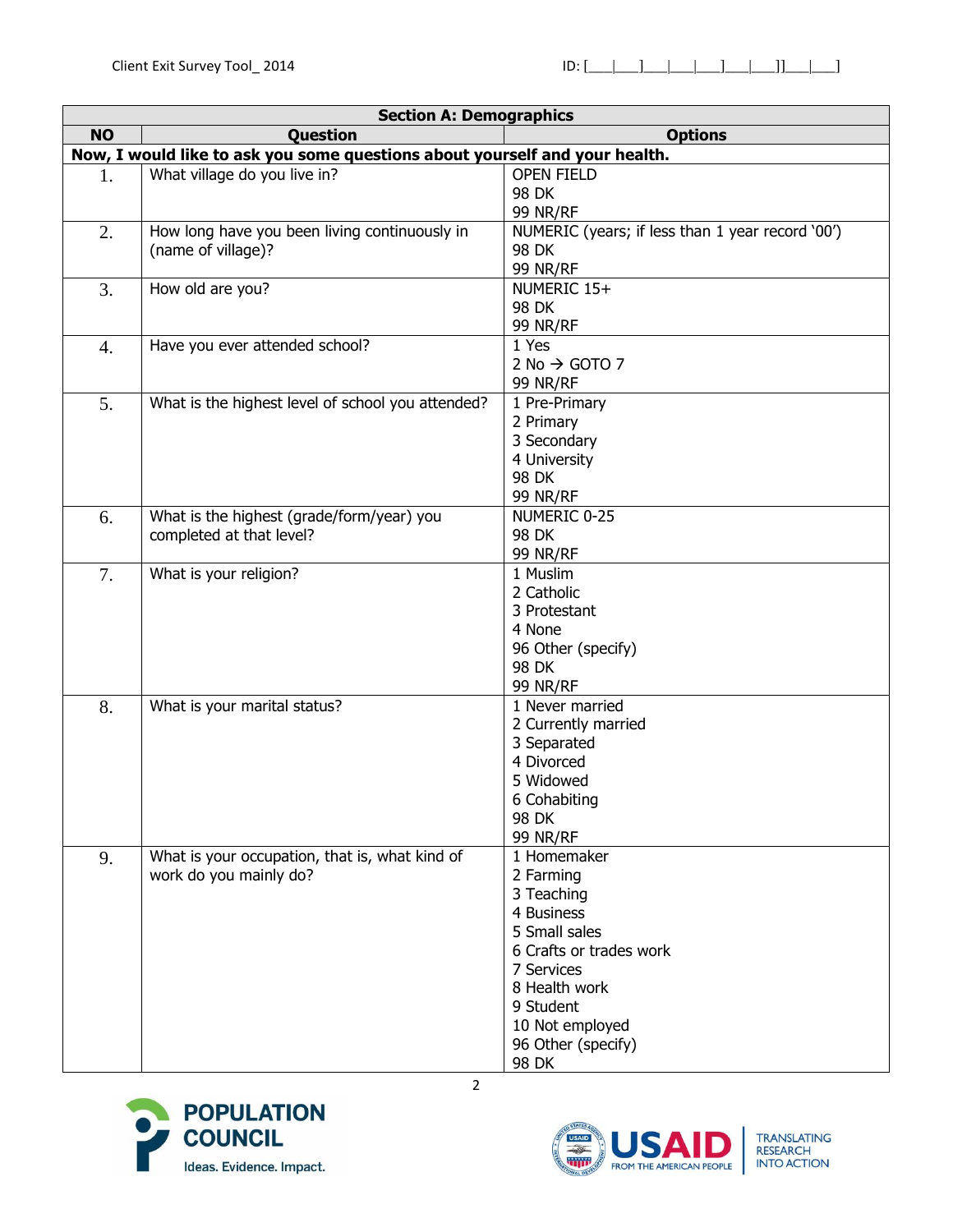|     |                                                      | <b>99 NR/RF</b>        |
|-----|------------------------------------------------------|------------------------|
|     |                                                      |                        |
| 10. | How well do you read?                                | 1 Easily               |
|     |                                                      | 2 With difficulty      |
|     |                                                      | 3 Not at all           |
|     |                                                      | 98 DK                  |
|     |                                                      | <b>99 NR/RF</b>        |
| 11. | How well do you write?                               | 1 Easily               |
|     |                                                      | 2 With difficulty      |
|     |                                                      | 3 Not at all           |
|     |                                                      | 98 DK                  |
|     |                                                      | 99 NR/RF               |
| 12. | Over the course of your life, how many births        | NUMERIC (if 0 GOTO 16) |
|     | have you had not including this one?                 | 98 DK                  |
|     |                                                      | 99 NR/RF               |
| 13. | How many of your children have died?                 | NUMERIC (if 0 GOTO 15) |
|     |                                                      | 98 DK                  |
|     |                                                      | <b>99 NR/RF</b>        |
| 14. | How many of your children died before reaching 1     | <b>NUMERIC</b>         |
|     | month of age?                                        | 98 DK                  |
|     |                                                      | 99 NR/RF               |
| 15. | [ask only if respondent has children still living,   | <b>NUMERIC</b>         |
|     | see Q12 and Q13] In the last 12 months, how          | 98 DK                  |
|     | many times have you been to a health care            | <b>99 NR/RF</b>        |
|     | facility for your children for any reason?           |                        |
| 16. | In the last 12 months, how many times have you       | <b>NUMERIC</b>         |
|     | visited a health facility for yourself for any       | 98 DK                  |
|     | reason?                                              | 99 NR/RF               |
| 17. | Overall in the last 12 months, how would you rate    | 1 Very good            |
|     | your health?                                         | 2 Good                 |
|     |                                                      | 3 Moderate             |
|     |                                                      | 4 Bad                  |
|     |                                                      | 5 Very Bad<br>98 DK    |
|     |                                                      | <b>99 NR/RF</b>        |
| 18. | In the last 12 months, have you felt seriously low-  | 1 Yes                  |
|     | spirited or depressed?                               | 2 No                   |
|     |                                                      | 98 DK                  |
|     |                                                      | 99 NR/RF               |
| 19. | Have you ever in your life been physically           | 1 Yes                  |
|     | abused? By physical abuse I mean being hit,          | 2 No                   |
|     | punched, slapped, kicked, strangled, etc.            | 98 DK                  |
|     |                                                      | 99 NR/RF               |
| 20. | Have you ever in your life been raped? By rape I     | 1 Yes                  |
|     | mean being forced to have sex against your will.     | 2 No                   |
|     |                                                      | 98 DK                  |
|     |                                                      | 99 NR/RF               |
| 21. | Has anybody ever regularly or for a long period of   | 1 Yes                  |
|     | time tried to verbally threaten, humiliate, repress, | 2 No                   |
|     | or frighten you, or tried to make you feel           | 98 DK                  |



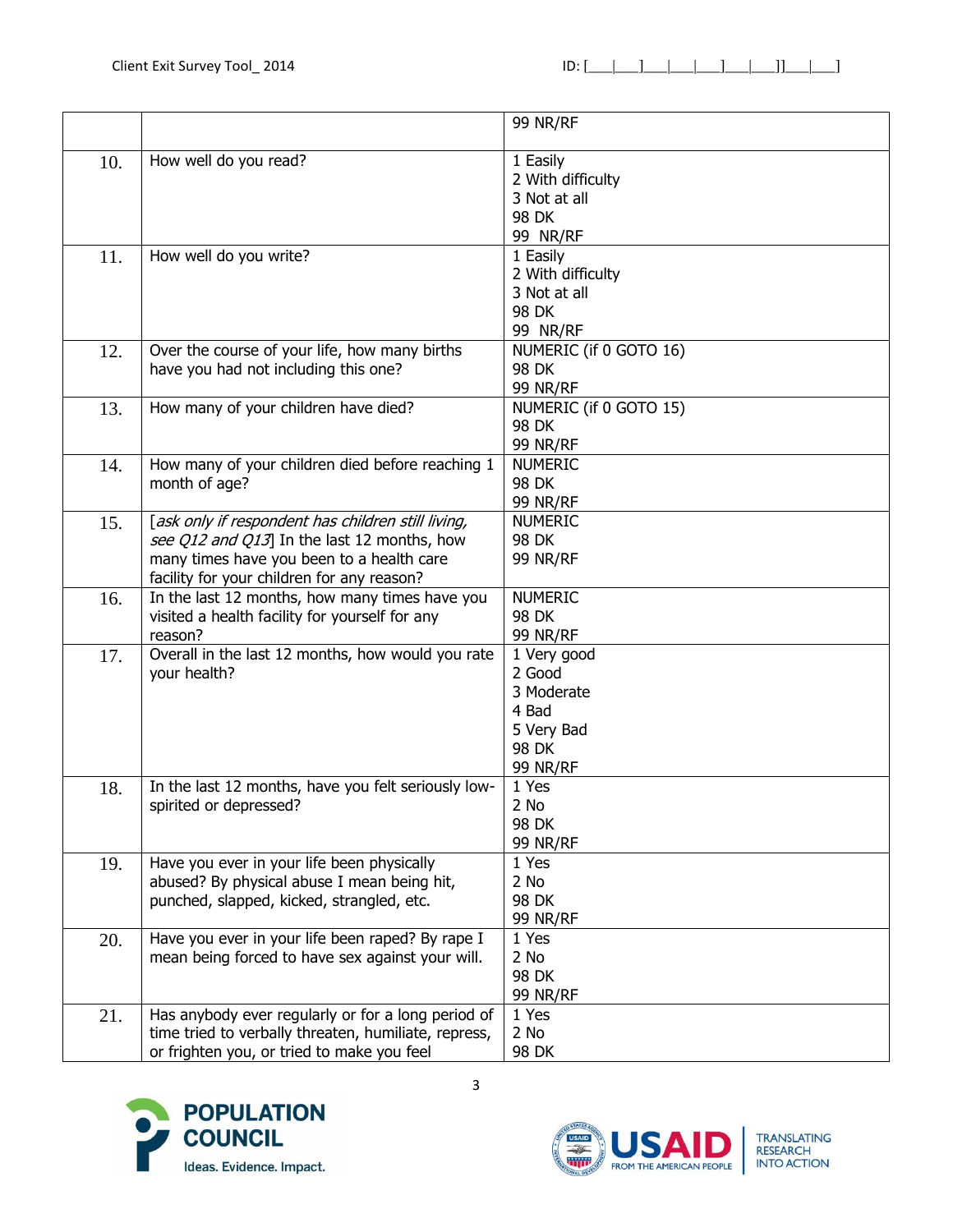| . . | <b>WC</b><br>116<br>ш | NR.<br>ററ |
|-----|-----------------------|-----------|



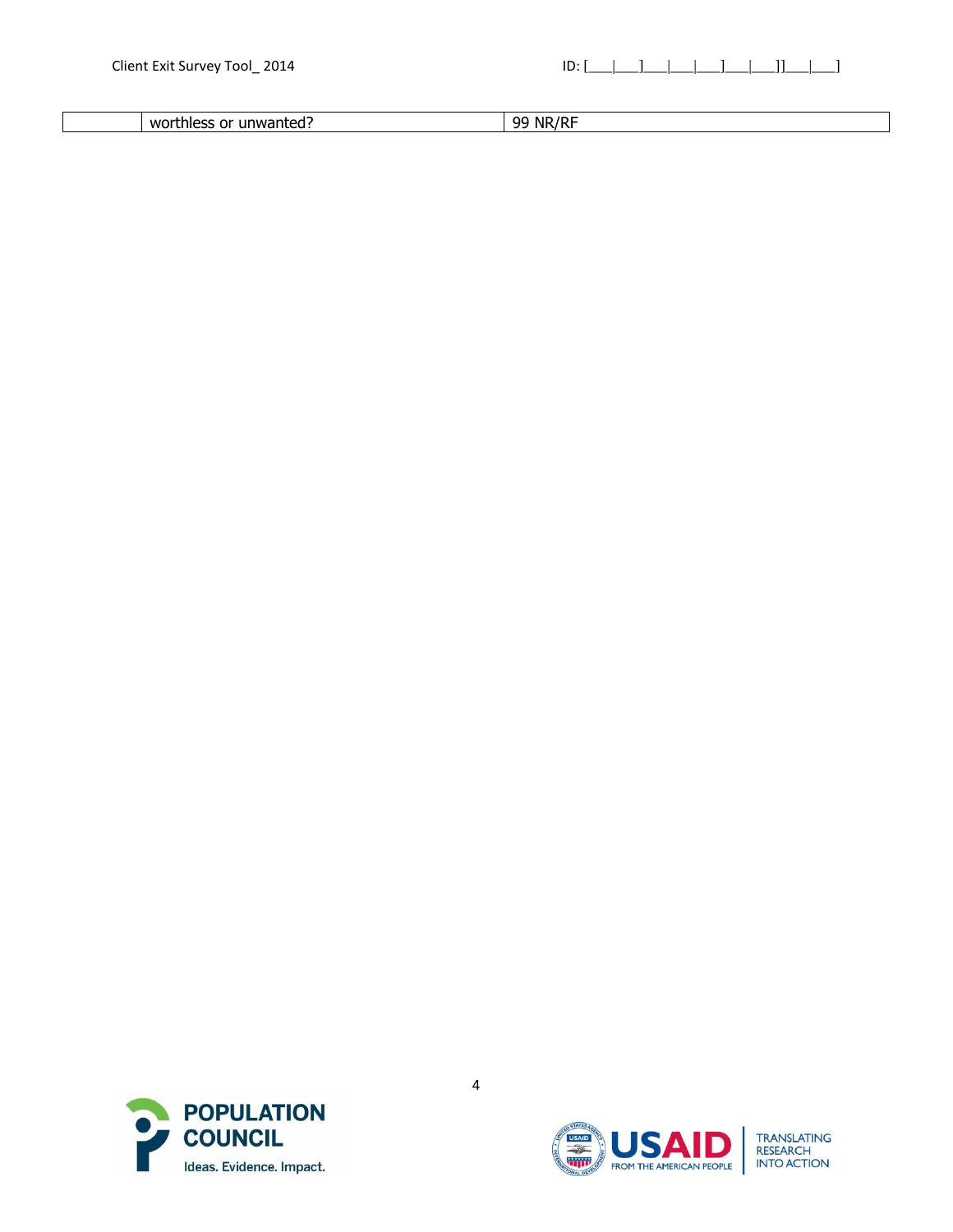|           | <b>Section B: Household Characteristics</b>        |                                       |  |  |
|-----------|----------------------------------------------------|---------------------------------------|--|--|
| <b>NO</b> | Question                                           | <b>Options</b>                        |  |  |
| 22.       | How many people live in your household,            | <b>NUMERIC</b>                        |  |  |
|           | including men, women and children?                 | 98 DK                                 |  |  |
|           |                                                    | <b>99 NR/RF</b>                       |  |  |
| 23.       | How many children in the household are under 5     | <b>NUMERIC</b>                        |  |  |
|           | years of age?                                      | 98 DK                                 |  |  |
|           |                                                    | <b>99 NR/RF</b>                       |  |  |
| 24.       | How many women over age 18 live in this            | <b>NUMERIC</b>                        |  |  |
|           | household?                                         | 98 DK                                 |  |  |
|           |                                                    | <b>99 NR/RF</b>                       |  |  |
| 25.       | How many men over age 18 live in this              | <b>NUMERIC</b>                        |  |  |
|           | household?                                         | 98 DK                                 |  |  |
|           |                                                    | 99 NR/RF                              |  |  |
| 26.       | Is the head of household a man or a woman?         | 1 Man (GOTO 28)                       |  |  |
|           |                                                    | 2 Woman                               |  |  |
|           |                                                    | 98 DK                                 |  |  |
|           |                                                    | <b>99 NR/RF</b>                       |  |  |
| 27.       | [ask only if answer to Q27 is woman] Are you the   | 1 Yes                                 |  |  |
|           | head of household?                                 | 2 No                                  |  |  |
|           |                                                    | 98 DK                                 |  |  |
|           |                                                    | 99 NR/RF                              |  |  |
|           | <b>Section C: Asset Index</b>                      |                                       |  |  |
| 28.       | What is the main source of water for members of    | 1 Piped water                         |  |  |
|           | your household?                                    | 2 Water from open well                |  |  |
|           |                                                    | 3 Water from covered well or borehole |  |  |
|           |                                                    | 4 Surface water                       |  |  |
|           |                                                    | 96 Other (specify)                    |  |  |
|           |                                                    | 98 DK                                 |  |  |
|           |                                                    | <b>99 NR/RF</b>                       |  |  |
| 29.       | What kind of toilet facilities does your household | 1 Flush toilet                        |  |  |
|           | have?                                              | 2 Pit toilet/latrine                  |  |  |
|           |                                                    | 3 No facility/bush/field              |  |  |
|           |                                                    | 96 Other (specify)                    |  |  |
|           |                                                    | 98 DK                                 |  |  |
|           |                                                    | <b>99 NR/RF</b>                       |  |  |
| 30.       | Does your household have electricity?              | 1 Yes                                 |  |  |
|           |                                                    | 2 No                                  |  |  |
|           |                                                    | 98 DK                                 |  |  |
|           |                                                    | 99 NR/RF                              |  |  |
| 31.       | Does your household have a radio?                  | 1 Yes                                 |  |  |
|           |                                                    | 2 No                                  |  |  |
|           |                                                    | 98 DK                                 |  |  |
|           |                                                    | 99 NR/RF                              |  |  |
| 32.       | Does your household have a television?             | 1 Yes                                 |  |  |
|           |                                                    | 2 No                                  |  |  |
|           |                                                    | 98 DK                                 |  |  |
|           |                                                    | 99 NR/RF                              |  |  |
| 33.       | Does your household have a telephone/mobile?       | 1 Yes                                 |  |  |
|           |                                                    | 2 No                                  |  |  |



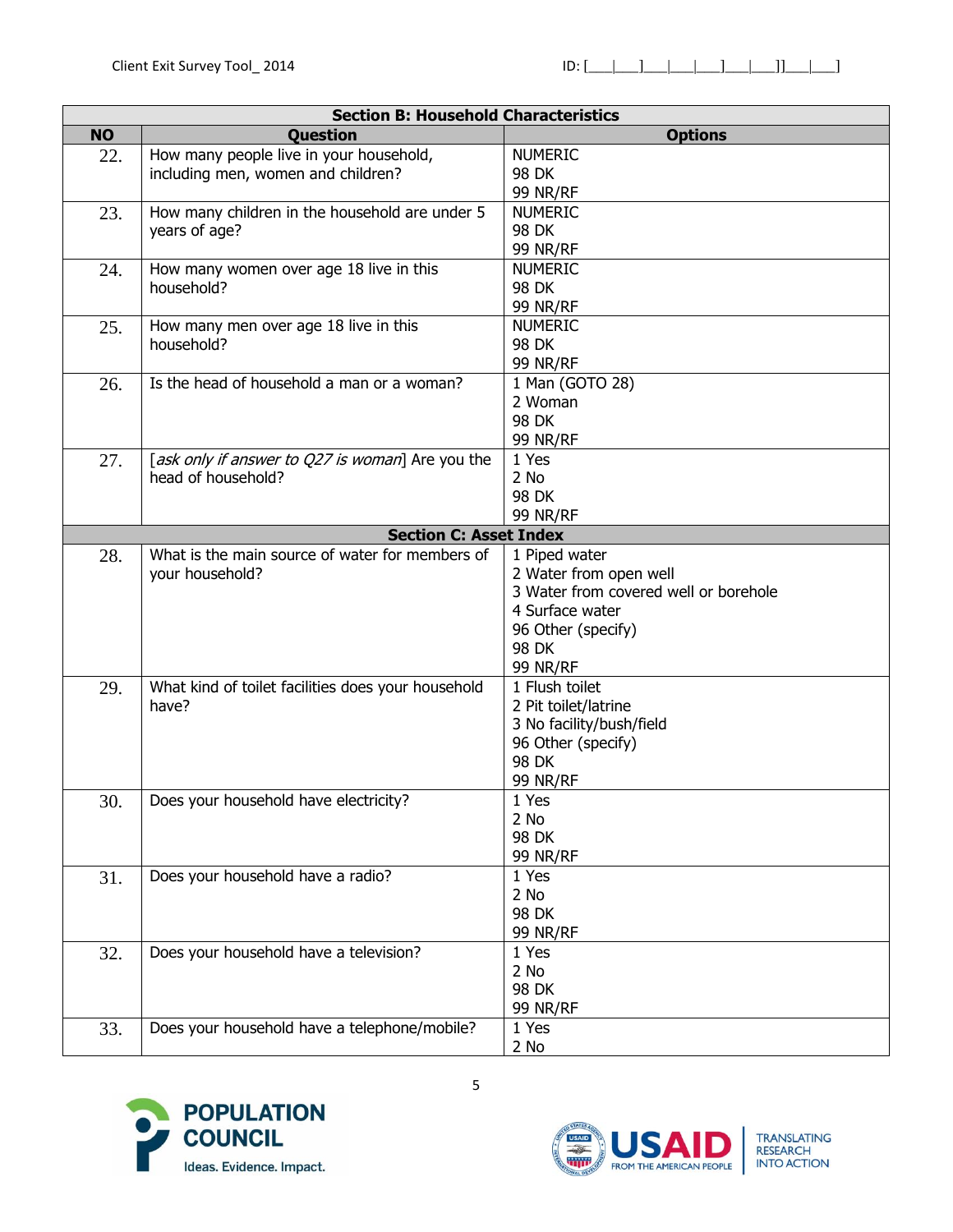|     |                                                  | 98 DK                                                  |
|-----|--------------------------------------------------|--------------------------------------------------------|
|     |                                                  | <b>99 NR/RF</b>                                        |
|     |                                                  |                                                        |
| 34. | Does your household have a refrigerator?         | 1 Yes                                                  |
|     |                                                  | 2 No                                                   |
|     |                                                  | 98 DK                                                  |
|     |                                                  | <b>99 NR/RF</b>                                        |
| 35. | What type of fuel does your household mainly use | 1 Main electricity                                     |
|     |                                                  |                                                        |
|     | for cooking?                                     | 2 Bottled gas                                          |
|     |                                                  | 3 Biogas                                               |
|     |                                                  | 4 Paraffin/kerosene                                    |
|     |                                                  | 5 Charcoal                                             |
|     |                                                  | 6 Firewood                                             |
|     |                                                  | 7 Dung                                                 |
|     |                                                  | 8 Crop residuals                                       |
|     |                                                  | 9 Solar                                                |
|     |                                                  | 96 Other (specify)                                     |
|     |                                                  | 98 DK                                                  |
|     |                                                  | <b>99 NR/RF</b>                                        |
| 36. | What is the main material of your floor?         | 1 Natural floor (earth, dung)                          |
|     |                                                  | 2 Rudimentary floor (wood planks, palm)                |
|     |                                                  | 3 Finished floor (polished wood, tiles, cement, vinyl) |
|     |                                                  | 96 Other (specify)                                     |
|     |                                                  | 98 DK                                                  |
|     |                                                  | <b>99 NR/RF</b>                                        |
| 37. | What is the main material your walls are made    | 1 Grass                                                |
|     | of?                                              | 2 Poles and mud                                        |
|     |                                                  | 3 Sundried bricks                                      |
|     |                                                  | 4 Baked bricks                                         |
|     |                                                  | 5 Timber                                               |
|     |                                                  | 6 Cement bricks                                        |
|     |                                                  | 7 Stones                                               |
|     |                                                  | 8 Mabati / Iron Sheets                                 |
|     |                                                  | 96 Other (specify)                                     |
|     |                                                  | 98 DK                                                  |
|     |                                                  | <b>99 NR/RF</b>                                        |
| 38. | What is the main material your roof is made of?  | 1 Grass/leaves/mud                                     |
|     |                                                  | 2 Iron sheets                                          |
|     |                                                  | 3 Tiles                                                |
|     |                                                  | 4 Concrete                                             |
|     |                                                  | 5 Asbestos                                             |
|     |                                                  | 96 Other (specify)                                     |
|     |                                                  | 98 DK                                                  |
|     |                                                  | 99 NR/RF                                               |
| 39. | How many rooms in your household are used for    | <b>NUMERIC</b>                                         |
|     | sleeping (including rooms outside the main       | 98 DK                                                  |
|     | dwelling)?                                       | 99 NR/RF                                               |
| 40. | Does any member of your household own a          | 1 Yes                                                  |
|     | bicycle?                                         | $2$ No                                                 |
|     |                                                  | 98 DK                                                  |



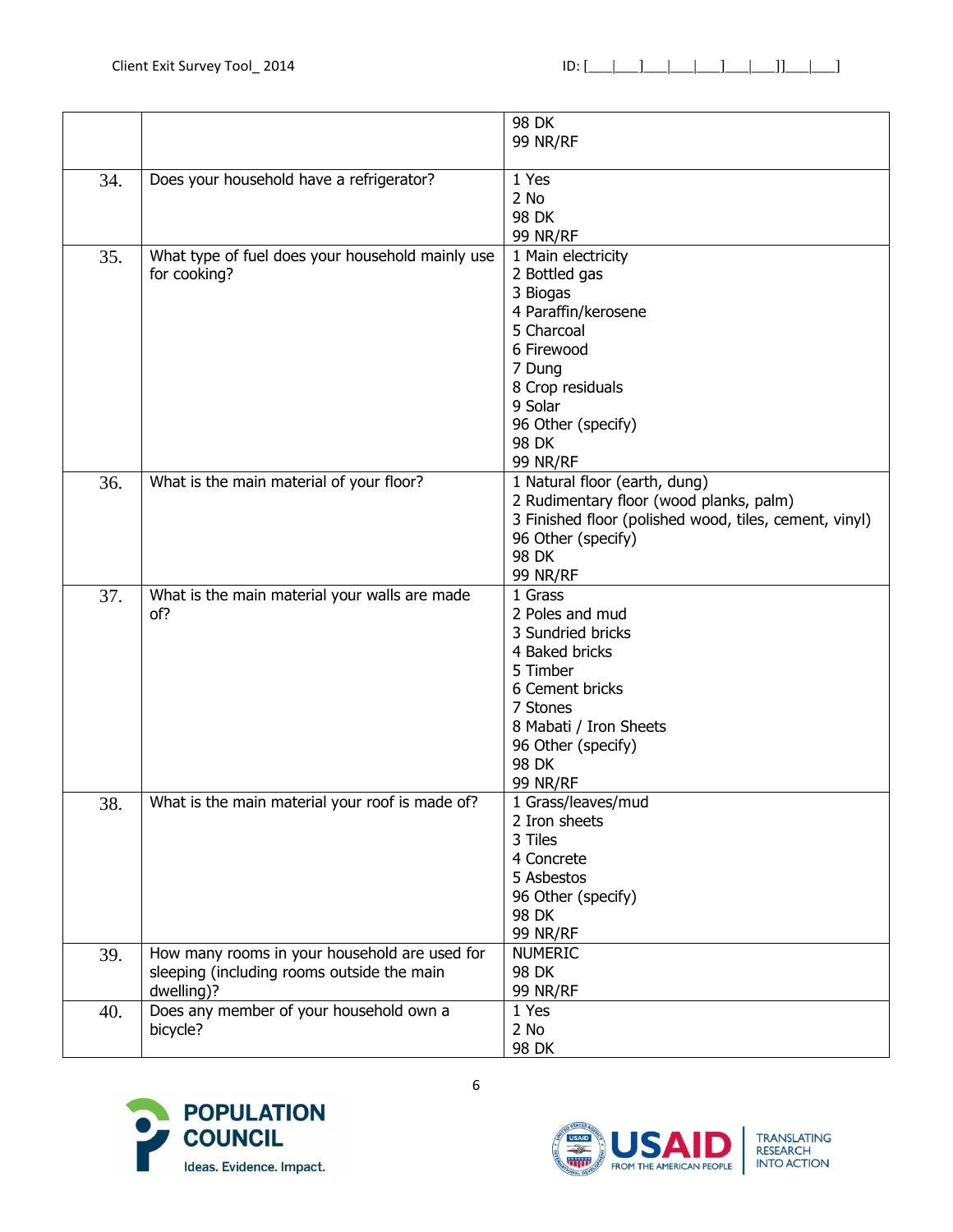|     |                                                                                             | 99 NR/RF                                        |
|-----|---------------------------------------------------------------------------------------------|-------------------------------------------------|
| 41. | Does any member of your household own a                                                     | 1 Yes                                           |
|     | motor cycle or motor scooter?                                                               | 2 No                                            |
|     |                                                                                             | 98 DK                                           |
|     |                                                                                             | <b>99 NR/RF</b>                                 |
|     |                                                                                             |                                                 |
| 42. | Does any member of your household own a car or                                              | 1 Yes                                           |
|     | truck?                                                                                      | 2 No                                            |
|     |                                                                                             | 98 DK                                           |
|     |                                                                                             | 99 NR/RF                                        |
| 43. | Does any member of your household own a bank                                                | 1 Yes                                           |
|     | account?                                                                                    | 2 No                                            |
|     |                                                                                             | 98 DK                                           |
|     |                                                                                             | 99 NR/RF                                        |
| 44. | How many meals does your household usually                                                  | <b>NUMERIC</b>                                  |
|     | have per day?                                                                               | 98 DK                                           |
|     |                                                                                             | 99 NR/RF                                        |
| 45. | Does your household have any mosquito nets that                                             | 1 Yes                                           |
|     | can be used while sleeping?                                                                 | 2 No                                            |
|     |                                                                                             | 98 DK                                           |
|     |                                                                                             | <b>99 NR/RF</b>                                 |
|     | <b>Section E: Delivery Characteristics</b>                                                  |                                                 |
|     | Now I'm going to ask you some questions about your recent delivery in this health facility. |                                                 |
|     |                                                                                             |                                                 |
| 46. | a. Why did you choose this facility for the<br>current delivery? (CIRCLE ALL THAT APPLY)    | 1 Nearest facility                              |
|     |                                                                                             | 2 Best facility/clean environment/good services |
|     |                                                                                             | 3 same facility used for ANC                    |
|     |                                                                                             | 4 to get services not available elsewhere       |
|     |                                                                                             | 5. hospital of choice for delivery              |
|     |                                                                                             | 6. affordable services                          |
|     |                                                                                             | 7. recommended by relative/friend               |
|     |                                                                                             | 8. avoid congestion in other facilities         |
|     |                                                                                             | 9. referred from another facility               |
|     |                                                                                             | 10. well equipped facility with supplies        |
|     |                                                                                             | 11. only option                                 |
|     |                                                                                             |                                                 |
|     |                                                                                             | 12. facility offer specialized services         |
|     |                                                                                             | 13. because of complications                    |
|     |                                                                                             | 14. Providers treat clients well                |
|     |                                                                                             | 15. decision made by spouse                     |
|     |                                                                                             | 16. can use NHIF card                           |
|     |                                                                                             | 17. Like the facility                           |
|     |                                                                                             | 96 others specify                               |
|     |                                                                                             | 98 DK                                           |
|     |                                                                                             |                                                 |
|     |                                                                                             | <b>99 NR/RF</b>                                 |



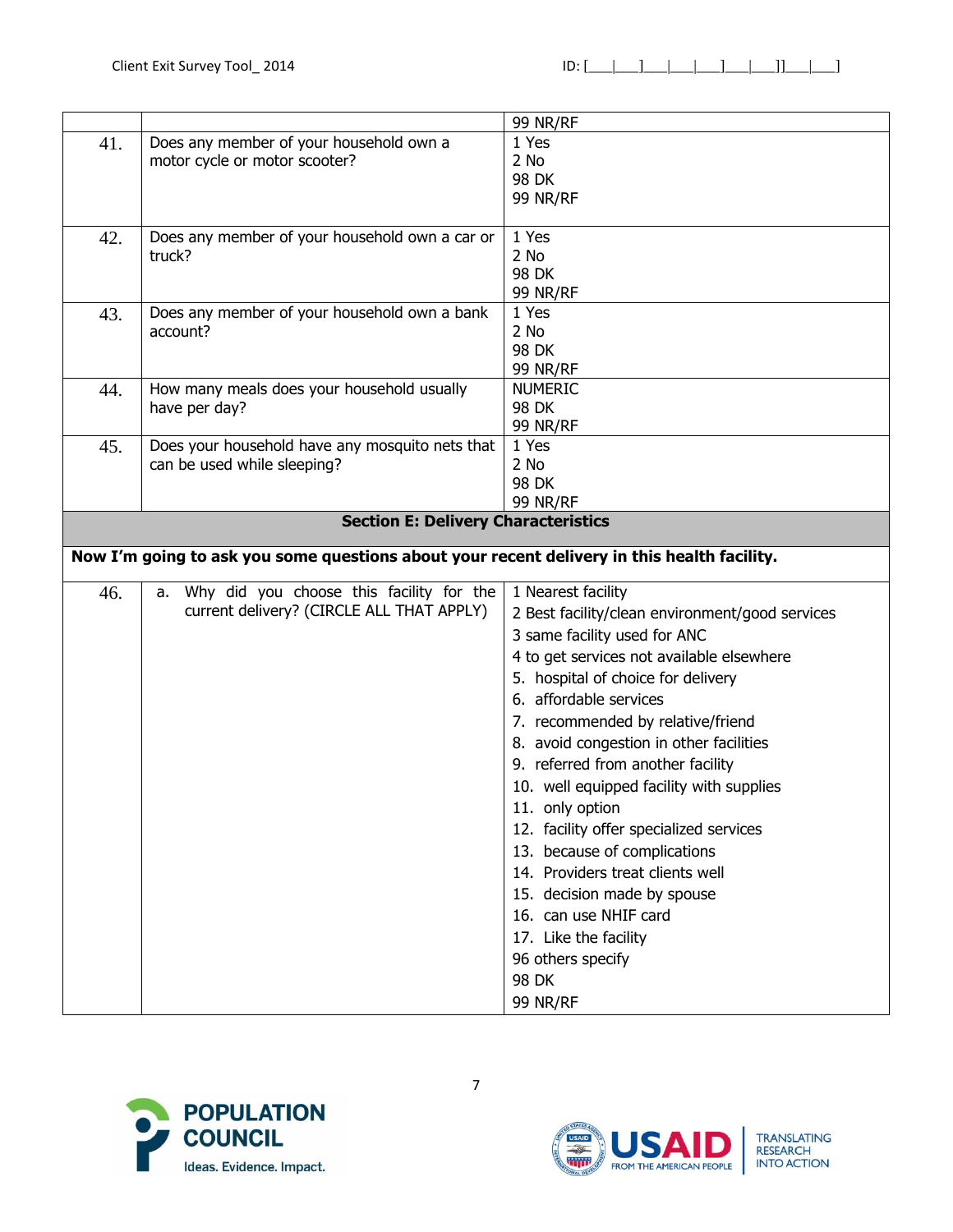|     | b. Have you had another delivery in this<br>facility before?                                                                                          | $0 - Yes$<br>$1 - No$<br>$2 - N/A$                                                                                                                                                                                                                                                       |
|-----|-------------------------------------------------------------------------------------------------------------------------------------------------------|------------------------------------------------------------------------------------------------------------------------------------------------------------------------------------------------------------------------------------------------------------------------------------------|
| 47. | Were you sent from another facility to this facility<br>at any point before, during, or after labor with<br>current delivery? (CIRCLE ALL THAT APPLY) | 1 Came directly to this facility<br>2 Sent from dispensary to this facility<br>3 Sent from health center to this facility<br>4 Sent from hospital to this facility<br>96 Other transfer (specify)<br><b>98 DK</b><br><b>99 NR/RF</b>                                                     |
| 48. | Approximately how many hours did it take you to<br>travel to this health facility?                                                                    | 1.0-30 minutes<br>2 up to 1 hour<br>3. 1-3 hours<br>4. more than 3 hours<br>98 DK<br><b>99 NR/RF</b>                                                                                                                                                                                     |
| 49. | How did you travel here? Please tell me the main<br>method you used.                                                                                  | 1 Walked<br>2 Bicycle<br>3 Motorcycle<br>4 Car (personal or borrowed)<br>5 Bus/train/other public transportation<br>96 Other (specify)<br>98 DK<br>99 NR/RF                                                                                                                              |
| 50. | Did anyone come with you? (CIRCLE ALL THAT<br>APPLY)                                                                                                  | 1 Mother<br>2 Father<br>3 Mother-in-law<br>4 Father-in-law<br>5 Husband<br>6 Child<br>7 Other relative<br>8 Friend<br>9 CHW<br>10TBA<br>11 Came alone<br>96 Other (specify)<br>98 DK<br><b>99 NR/RF</b>                                                                                  |
| 51. | How were you welcomed to the facility when you<br>arrived?                                                                                            | 1 Provider greeted me/and those in my company<br>2 provider offered a sit/bed to lie on<br>3 called me by my name<br>5 talked to in friendly manner<br>6 talked to in unfriendly manner<br>7 was kept waiting before being attended to<br>96 Other (specify)<br>98 DK<br><b>99 NR/RF</b> |
| 52. | Who was the Main person who conducted<br>delivery of this baby?                                                                                       | 1. Doctor (OBGYN)<br>2. Medical resident                                                                                                                                                                                                                                                 |



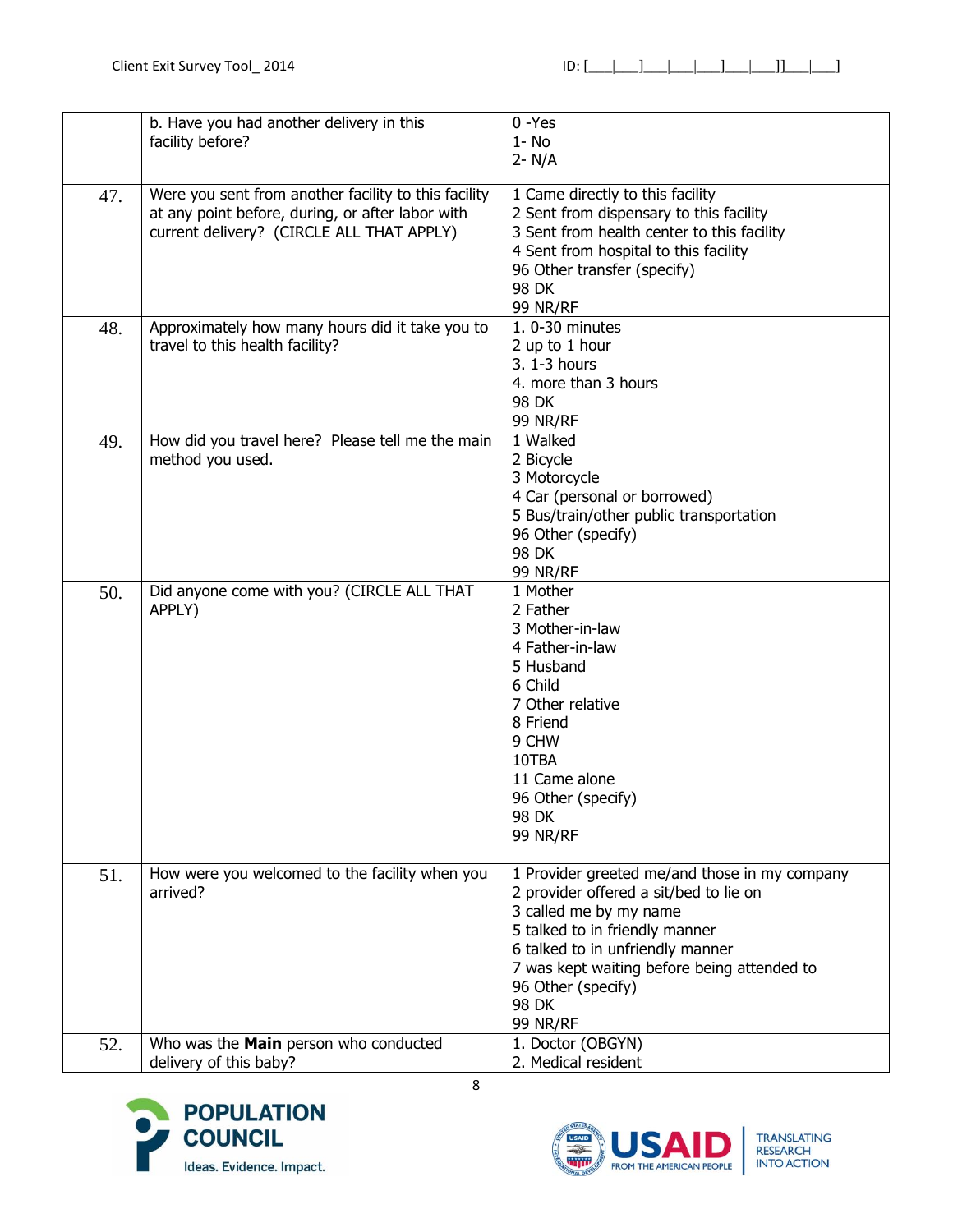|     |                                                                                                                  | 3. Medical intern<br>4. Nurse/Midwife<br>5. Clinical officer<br>6. Support staff/ aide<br>7. Student nurse/Midwife<br>8. Community health Worker<br>9 Traditional birth attendant<br>10. Relative/friend/support person<br>11. None<br>96 Other (specify)_<br>98 DK<br><b>99 NR/RF</b>                                                                            |
|-----|------------------------------------------------------------------------------------------------------------------|-------------------------------------------------------------------------------------------------------------------------------------------------------------------------------------------------------------------------------------------------------------------------------------------------------------------------------------------------------------------|
| 53. | Who was the Main person who assisted you in<br>the delivery of the baby before this one?                         | 1. Doctor (OBGYN)<br>2. Medical resident<br>3. Medical intern<br>4. Nurse/Midwife<br>5. Clinical officer<br>6. Support staff/ aide<br>7. Student nurse/Midwife<br>8. Community health Worker<br>9 Traditional birth attendant<br>10. Relative/friend/support person<br>11. None<br>12. Did not have a delivery<br>96 Other (specify)<br>98 DK<br><b>99 NR/RF</b>  |
| 54. | Who was the Main person who assisted you for<br>your second last delivery?                                       | 1. Doctor (OBGYN)<br>2. Medical resident<br>3. Medical intern<br>4. Nurse/Midwife<br>5. Clinical officer<br>6. Support staff/ aide<br>7. Student nurse/Midwife<br>8. Community health Worker<br>9 Traditional birth attendant<br>10. Relative/friend/support person<br>11. None<br>12. Did not have a delivery<br>96 Other (specify)_<br>98 DK<br><b>99 NR/RF</b> |
| 55. | How many days have you been in the hospital?                                                                     | NUMERIC (round up to the nearest half day)<br>98 DK<br><b>99 NR/RF</b>                                                                                                                                                                                                                                                                                            |
| 56. | <b>INTERVIEWER IF MOTHER REPORTS</b><br><b>HOSPITAL STAY OF OVER 72 HOURS FIND</b><br><b>OUT THE REASON WHY?</b> | Open field<br>99 NR/RF<br>98 N/A                                                                                                                                                                                                                                                                                                                                  |



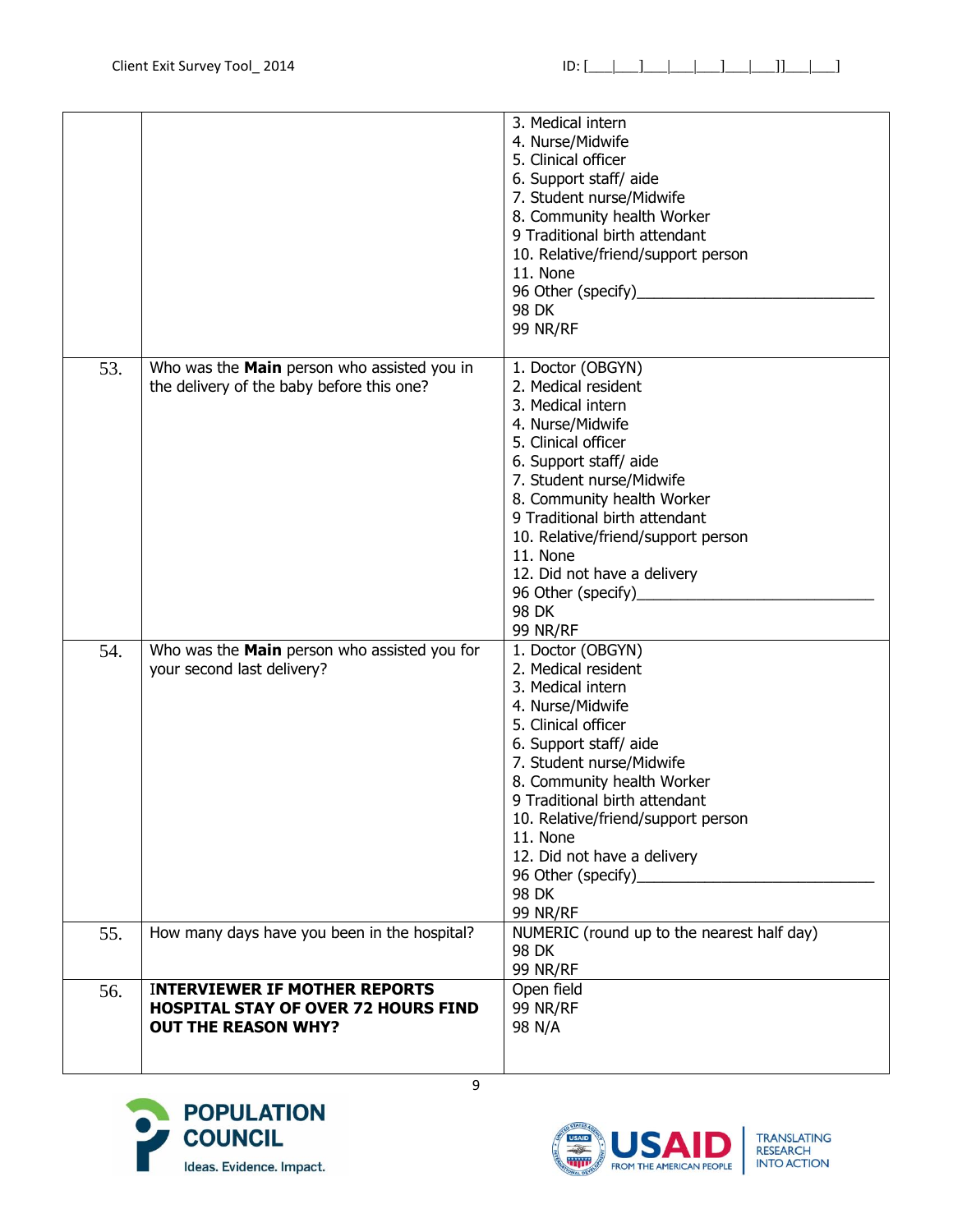| 57. | Did you experience any of the following<br>complications during or after your delivery?<br><b>CIRCLE ALL THAT APPLY</b> |                | 1 Extreme pain<br>headaches<br>3 Swelling in hands/feet<br>4 Baby was in distress/too large<br>5 Long labor (more than 12 hours)<br>6 Excessive bleeding<br>7 Infection (fever)<br>96 Other complications (specify)<br>97 experienced no complications<br><b>98 DK</b><br><b>99 NR/RF</b> | 2 High blood pressure/seizures/blurred vision/severe |
|-----|-------------------------------------------------------------------------------------------------------------------------|----------------|-------------------------------------------------------------------------------------------------------------------------------------------------------------------------------------------------------------------------------------------------------------------------------------------|------------------------------------------------------|
| 58. | Did you receive any of the following around the<br>time of your delivery?                                               |                | 1 Antibiotics or any other drugs by drip<br>2 Injection or pill to stop bleeding/contract uterus<br>after baby was born<br>products<br>4 Blood transfusion<br>5 Caesarean section (operation)<br>6 Vacuum extraction (suction to pull baby out)<br><b>98 DK</b><br><b>99 NR/RF</b>        | 3 Manual removal of placenta or removal of retained  |
|     | Service                                                                                                                 | a. Amount paid | b. Official/ Receipted<br>payment                                                                                                                                                                                                                                                         | c. Non official/ Non<br>Receipted payment            |
| 59. | <b>Delivery Costs</b>                                                                                                   | Kshs           | Kshs                                                                                                                                                                                                                                                                                      | Kshs                                                 |
| 60. | Provider's Fees                                                                                                         | Kshs           | Kshs                                                                                                                                                                                                                                                                                      | Kshs                                                 |
| 61. | <b>Drugs</b>                                                                                                            | Kshs           | Kshs                                                                                                                                                                                                                                                                                      | Kshs                                                 |
| 62. | <b>Supplies</b>                                                                                                         | Kshs           | Kshs                                                                                                                                                                                                                                                                                      | Kshs                                                 |
| 63. | Medical tests/x-rays                                                                                                    | Kshs           | Kshs                                                                                                                                                                                                                                                                                      | Kshs                                                 |
| 64. | Referral transport                                                                                                      | Kshs           | Kshs                                                                                                                                                                                                                                                                                      | Kshs                                                 |
| 65. | Maternity waiting home                                                                                                  | Kshs           | Kshs                                                                                                                                                                                                                                                                                      | Kshs                                                 |
| 66. | Food                                                                                                                    | Kshs           | Kshs                                                                                                                                                                                                                                                                                      | Kshs                                                 |
| 67. | Other (specify)                                                                                                         | Kshs           | Kshs                                                                                                                                                                                                                                                                                      | Kshs                                                 |
| 68. | Total                                                                                                                   | Kshs           | Kshs                                                                                                                                                                                                                                                                                      | Kshs                                                 |

Write 98 DK (Don't Know), 99 NA/RF for the above questions 59-68

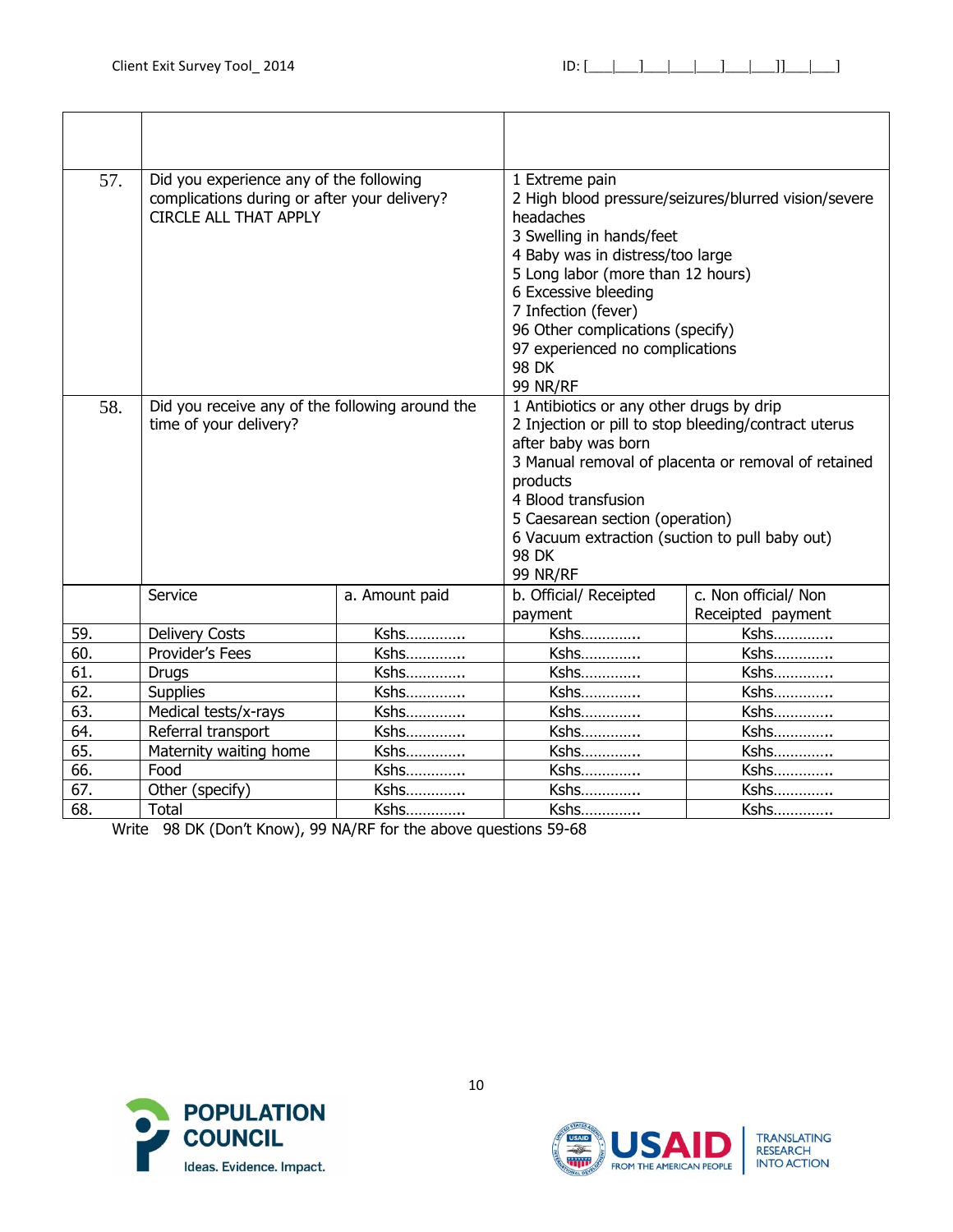| 69. | How did you pay for cost of this delivery                                     | Cash payment<br>1                                                                                           |
|-----|-------------------------------------------------------------------------------|-------------------------------------------------------------------------------------------------------------|
|     |                                                                               | $\overline{2}$<br>NHIF card                                                                                 |
|     |                                                                               | 3<br>Other insurance                                                                                        |
|     |                                                                               | RH voucher<br>4                                                                                             |
|     |                                                                               | Other specify<br>5                                                                                          |
| 70. | Did you have to borrow money or sell something                                | 1 Yes                                                                                                       |
|     | to afford the costs (including all costs) of                                  | 2 No                                                                                                        |
|     | delivery?                                                                     | 98 DK                                                                                                       |
|     |                                                                               | <b>99 NR/RF</b>                                                                                             |
| 71. | At any point during this delivery in this facility did                        | 1 Yes                                                                                                       |
|     | you feel/ perceive or were you asked by anyone                                | 2 No GO to 73                                                                                               |
|     | for money other than the official cost of service to                          | 98 DK                                                                                                       |
|     | access services or any favors                                                 | <b>99 NR/RF</b>                                                                                             |
| 72. | How much did you pay for the above                                            | <b>Write-------</b>                                                                                         |
| 73. | Did your baby experience any of the following                                 | 1 Trouble breathing after delivery                                                                          |
|     | complications after delivery?                                                 | 2 Infection                                                                                                 |
|     | (SELECT ALL THAT APPLY)                                                       | 3 Trouble feeding                                                                                           |
|     |                                                                               | 4 Jaundice                                                                                                  |
|     |                                                                               | 96 Other complications (specify)                                                                            |
|     |                                                                               | 97 No complications                                                                                         |
|     |                                                                               | 98 DK                                                                                                       |
|     |                                                                               | <b>99 NR/RF</b>                                                                                             |
| 74. | a. Is the baby going home with you?                                           | 1 Yes                                                                                                       |
|     |                                                                               | 2 No                                                                                                        |
|     |                                                                               | 98 DK                                                                                                       |
|     |                                                                               | <b>99 NR/RF</b>                                                                                             |
|     |                                                                               |                                                                                                             |
|     | b.<br>If No why?                                                              | 1 Baby sick                                                                                                 |
|     |                                                                               | 2 Baby passed on                                                                                            |
|     |                                                                               | 3 Baby detained                                                                                             |
|     |                                                                               | 4 Other (specify)                                                                                           |
|     |                                                                               |                                                                                                             |
|     | Have you been allowed to go home?<br>$C_{\bullet}$                            | Yes<br>1                                                                                                    |
|     |                                                                               | No<br>0                                                                                                     |
|     |                                                                               |                                                                                                             |
|     |                                                                               |                                                                                                             |
|     | If yes in (c), why are you still in the<br>d.                                 | Discharged but awaiting payment/waiver<br>1                                                                 |
|     | facility?                                                                     | Discharged but waiting relative to go<br>$\overline{2}$                                                     |
|     |                                                                               | home                                                                                                        |
|     |                                                                               | Discharged<br>3<br>final<br>but<br>awaiting                                                                 |
|     |                                                                               | documentation and official release                                                                          |
|     | <b>Section F: Perceived Quality and Satisfaction</b>                          |                                                                                                             |
|     |                                                                               | I would like to ask you some more questions about how satisfied you were with your experience in this       |
|     |                                                                               | health facility. Please remember that nothing you tell us will be shared with the health facility, and your |
|     | responses will not affect health care for you or your children in the future. |                                                                                                             |
| 75. | Overall, how satisfied are you with your                                      | 1 Very satisfied                                                                                            |
|     | experience during this delivery?                                              | 2 Somewhat satisfied                                                                                        |
|     |                                                                               | 3 Somewhat dissatisfied                                                                                     |
|     |                                                                               | 4 Very dissatisfied                                                                                         |
|     |                                                                               | 98 DK                                                                                                       |
|     |                                                                               | <b>99 NR/RF</b>                                                                                             |



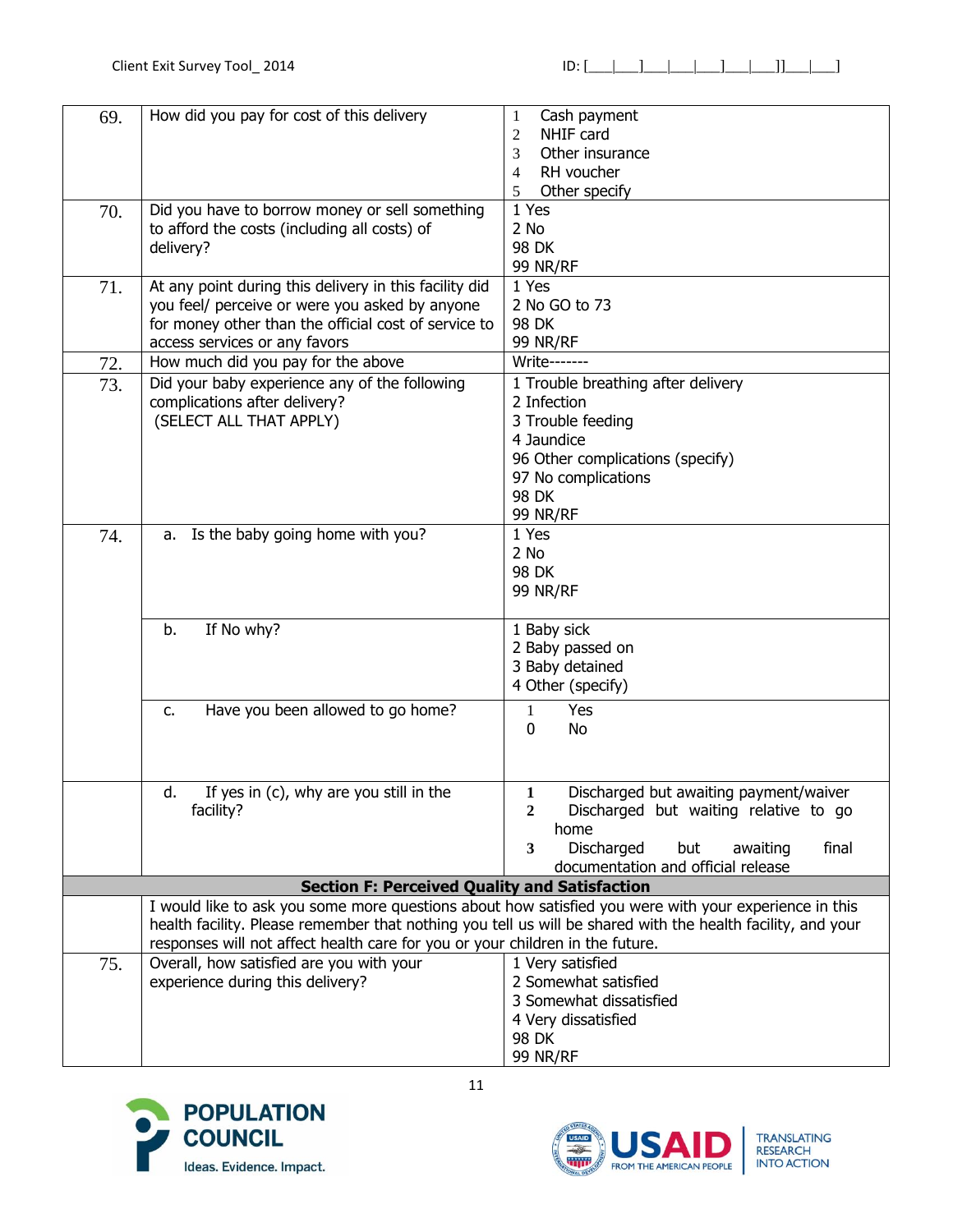| 76. | How would you rate the respect the providers       | 1 Excellent             |
|-----|----------------------------------------------------|-------------------------|
|     | showed you at this facility for this delivery? By  | 2 Very good             |
|     | respect I mean being treated with the care and     | 3 Good                  |
|     | attention you deserve.                             | 4 Fair                  |
|     |                                                    | 5 Poor                  |
|     |                                                    | 98 DK                   |
|     |                                                    | <b>99 NR/RF</b>         |
| 77. | How would you rate the knowledge and               | 1 Excellent             |
|     | competence of health workers at this facility for  | 2 Very good             |
|     | this delivery?                                     | 3 Good                  |
|     |                                                    | 4 Fair                  |
|     |                                                    | 5 Poor                  |
|     |                                                    | 98 DK                   |
|     |                                                    | <b>99 NR/RF</b>         |
| 78. | Overall, taking everything into account, how       | 1 Excellent             |
|     | would you rate the quality of care you received at | 2 Very good             |
|     | this facility for this delivery?                   | 3 Good                  |
|     |                                                    | 4 Fair                  |
|     |                                                    | 5 Poor                  |
|     |                                                    | 98 DK                   |
|     |                                                    |                         |
|     |                                                    | 99 NR/RF                |
| 79. | Overall, how satisfied are you with the way health | 1 Very satisfied        |
|     | care services are provided in this facility?       | 2 Somewhat satisfied    |
|     |                                                    | 3 Somewhat dissatisfied |
|     |                                                    | 4 Very dissatisfied     |
|     |                                                    | 98 DK                   |
|     |                                                    | <b>99 NR/RF</b>         |
|     |                                                    |                         |
|     | <b>Section G: Experience of child birth</b>        |                         |
| 80. | Did someone take your blood pressure, at or near   | 1 Yes                   |
|     |                                                    | 2 NO                    |
|     | your admission to the facility                     | 98 DK                   |
|     |                                                    | <b>99 NR/RF</b>         |
|     | Did someone ask you to give them a urine           | 1 Yes                   |
| 81. |                                                    | 2 NO                    |
|     | sample, at or near your admission to the facility  |                         |
|     |                                                    | 98 DK                   |
|     |                                                    | 99 NR/RF                |
| 82. | Did somebody listen to the heartbeat of the baby,  | 1 Yes                   |
|     | at or near your admission to the facility          | 2 NO                    |
|     |                                                    | 98 DK                   |
|     |                                                    | 99 NR/RF                |
| 83. | Did you receive an ultrasound test, at or near     | 1 Yes                   |
|     | your admission to the facility                     | 2 NO                    |
|     |                                                    | 98 DK                   |
|     |                                                    | 99 NR/RF                |
| 84. | During your time at this health facility for the   | 1 Yes                   |
|     | birth of your baby, did someone ask you what       | 2 NO                    |
|     |                                                    |                         |
|     | your HIV status was?                               | 98 DK                   |



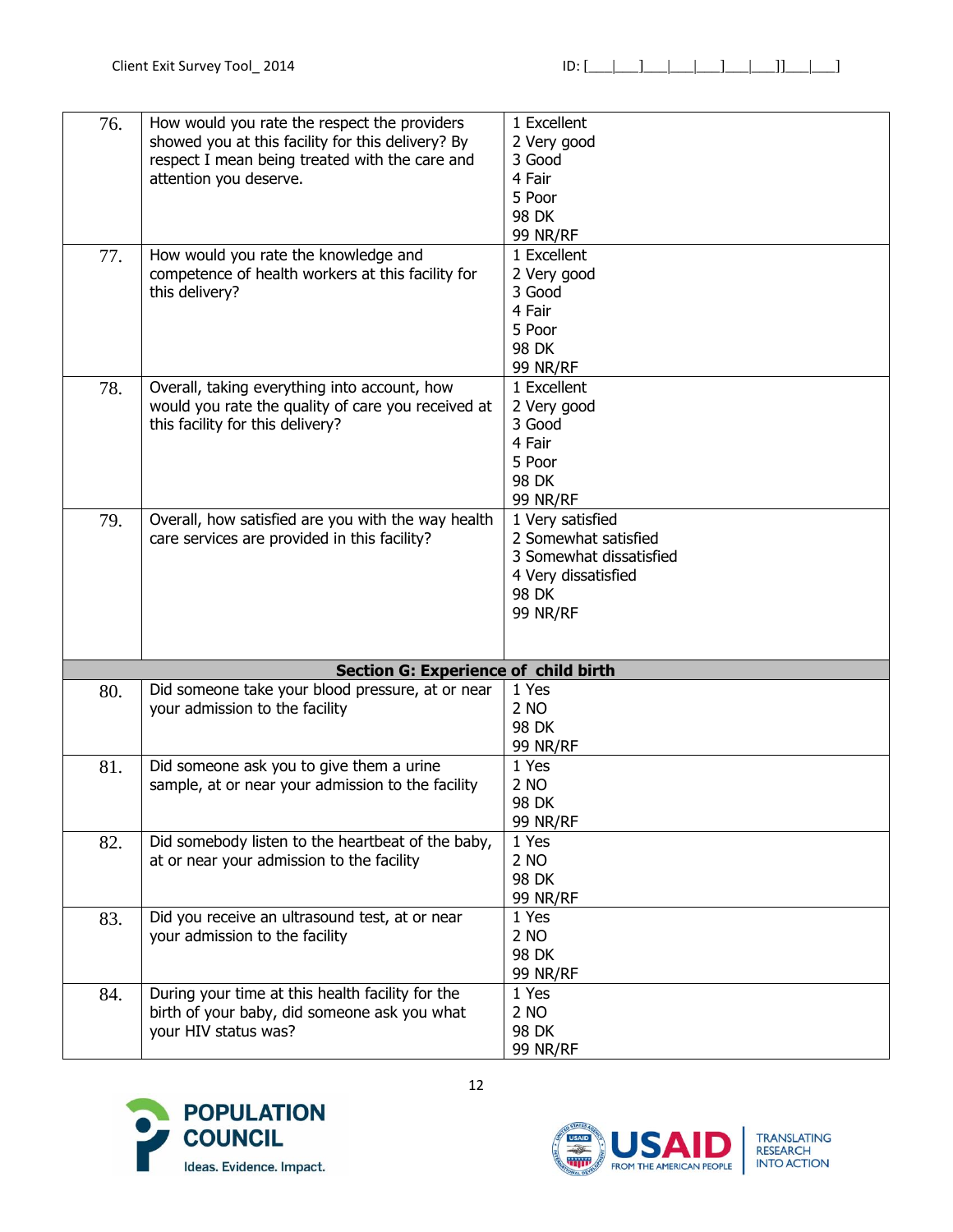| 85. | While you were at this health facility for the birth<br>of your baby, did someone offer you an HIV test                                                           | 1 Yes<br>2 NO<br>98 DK<br>99 NR/RF        |                  |
|-----|-------------------------------------------------------------------------------------------------------------------------------------------------------------------|-------------------------------------------|------------------|
| 86. | Were you allowed to have a companion with you<br>during your labor and delivery                                                                                   | 1 Yes<br>2 NO<br>98 DK<br>99 NR/RF        |                  |
| 87. | Did you have a companion with you during<br>labor/delivery?                                                                                                       | 1 Yes<br>2 NO<br>98 DK<br>99 NR/RF        |                  |
| 88. | Were you allowed to get up and walk around<br>while you were in labor?                                                                                            | 1 Yes<br>2 NO<br>98 DK<br>99 NR/RF        |                  |
| 89. | Did a health care provider ask you what position<br>you wanted to choose during your labor OR for<br>the delivery of your baby?                                   | 1 Yes<br>2 NO<br>98 DK<br>99 NR/RF        |                  |
| 90. | Were you allowed to drink liquids or eat any food<br>while you were in labor?                                                                                     | 1 Yes<br>2 NO<br>98 DK<br><b>99 NR/RF</b> |                  |
| 91. | For your delivery, shortly before you delivered<br>your baby, did anyone cut the opening of your<br>vagina (episiotomy) to make more room for the<br>baby's head? | 1 Yes<br>2 NO<br>98 DK<br><b>99 NR/RF</b> |                  |
| 92. | Who was the <b>Main</b> provider who assisted with                                                                                                                | <b>DOCTOR (OBGYN</b>                      | $\mathbf{1}$     |
|     | the delivery                                                                                                                                                      | MEDICAL RESIDENT                          | $\overline{2}$   |
|     |                                                                                                                                                                   | <b>MEDICAL INTERN</b>                     | 3                |
|     |                                                                                                                                                                   | <b>NURSE</b>                              | 4                |
|     |                                                                                                                                                                   | NURSE/MIDWIFE                             | 5                |
|     |                                                                                                                                                                   | <b>CLINCAL OFFICER</b>                    | 6                |
|     |                                                                                                                                                                   | <b>SUPPORT STAFF/AIDE</b>                 | $\overline{7}$   |
|     |                                                                                                                                                                   | <b>STUDENT NURSE</b>                      | 8                |
|     |                                                                                                                                                                   | SUPPORT PERSON/COMPANION                  | $\boldsymbol{9}$ |
|     |                                                                                                                                                                   | <b>NONE</b>                               | 10               |
|     |                                                                                                                                                                   | OTHER SPECIFY                             | 97               |
| 93. | How many providers in total assisted with the                                                                                                                     |                                           |                  |

13



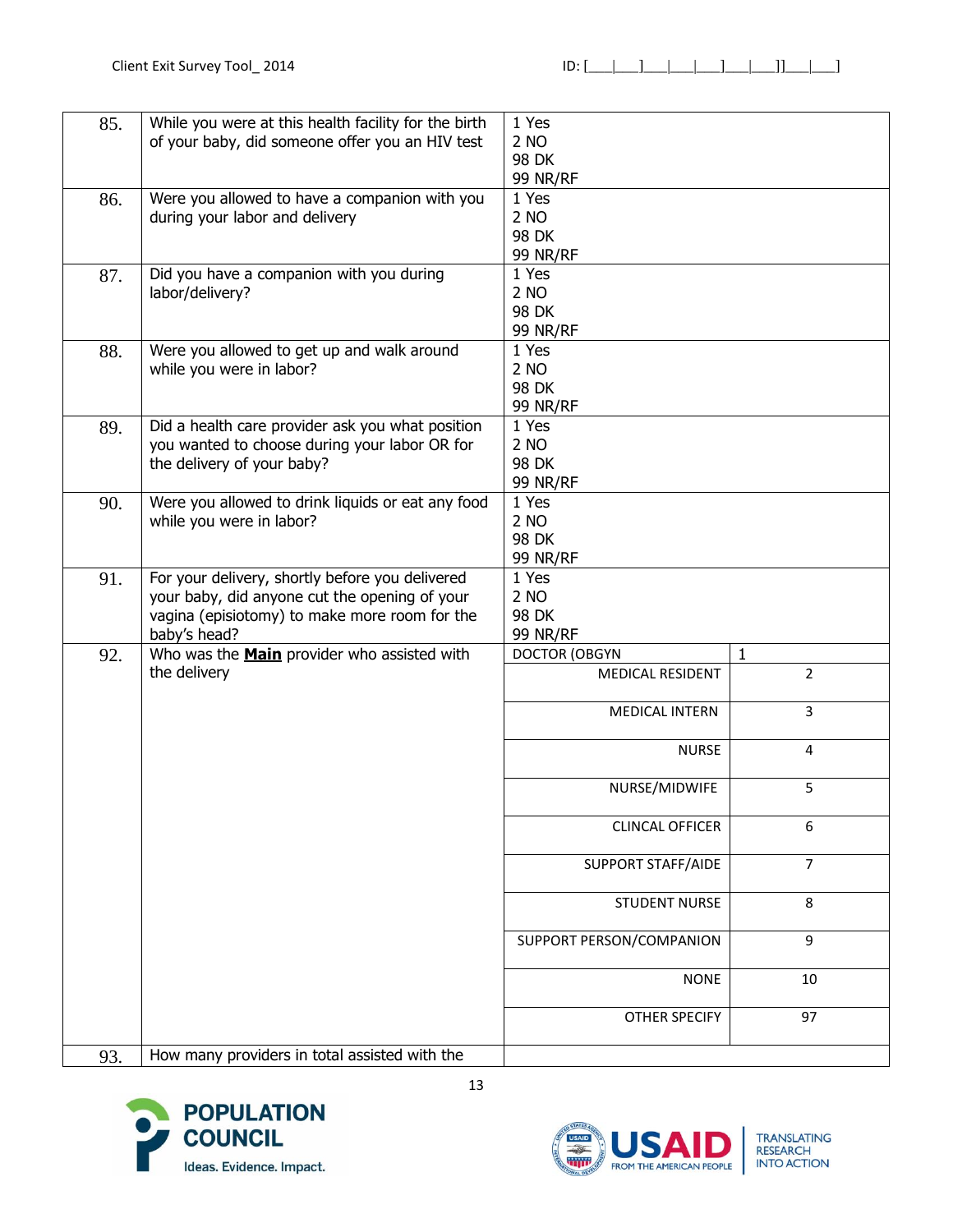|      | delivery of your baby?                                                                                          |                                           |                |
|------|-----------------------------------------------------------------------------------------------------------------|-------------------------------------------|----------------|
| 94.  | What position were you actually in when you<br>delivered your baby? That is, were you on your                   | On back (lithotomy)                       | $\mathbf{1}$   |
|      | back, on your hands and knees, squatting or in<br>another position?                                             | Upright half sitting                      | $\overline{2}$ |
|      |                                                                                                                 | left lateral                              | 3              |
|      |                                                                                                                 | in hands and knees                        | 4              |
|      |                                                                                                                 | squatting                                 | 5              |
|      |                                                                                                                 | standing                                  | 6              |
|      |                                                                                                                 | other (specify)                           | 97             |
| 95.  | Was your baby dried off with a towel immediately<br>after his/her birth, within a few minutes of<br>delivery?   | 1 Yes<br>2 NO<br>98 DK<br><b>99 NR/RF</b> |                |
| 96.  | Was your baby given to you immediately, within a<br>few minutes, after his/her birth?                           | 1 Yes<br>2 NO<br>98 DK<br><b>99 NR/RF</b> |                |
| 97.  | Did someone place the baby on your chest,<br>against your skin, immediately after delivery of<br>the baby?      | 1 Yes<br>2 NO<br>98 DK<br><b>99 NR/RF</b> |                |
| 98.  | Was your baby wrapped in a cloth while lying<br>against your chest or was your baby naked<br>against your skin? | 1 Yes<br>2 NO<br>98 DK<br><b>99 NR/RF</b> |                |
| 99.  | Did someone place the baby on your chest,<br>against your skin, immediately after delivery of<br>the baby?      | 1 Yes<br>2 NO<br>98 DK<br>99 NR/RF        |                |
| 100. | Was your baby wrapped in a towel or cloth<br>immediately after birth                                            | 1 Yes<br>2 NO<br>98 DK<br><b>99 NR/RF</b> |                |
| 101. | Did you or anyone else give anything to the baby<br>to eat or drink within the first hour after delivery?       | 1 Yes<br>2 NO<br>98 DK<br><b>99 NR/RF</b> |                |
|      | <b>Section H: Experience of Disrespect</b>                                                                      |                                           |                |

**Some women tell us that when they give birth they are treated poorly or with disrespect. We would like to know how common this problem is, so we would like to ask you your own experiences with childbirth. There is no right or wrong answers to these questions. It is only important to us that we** 



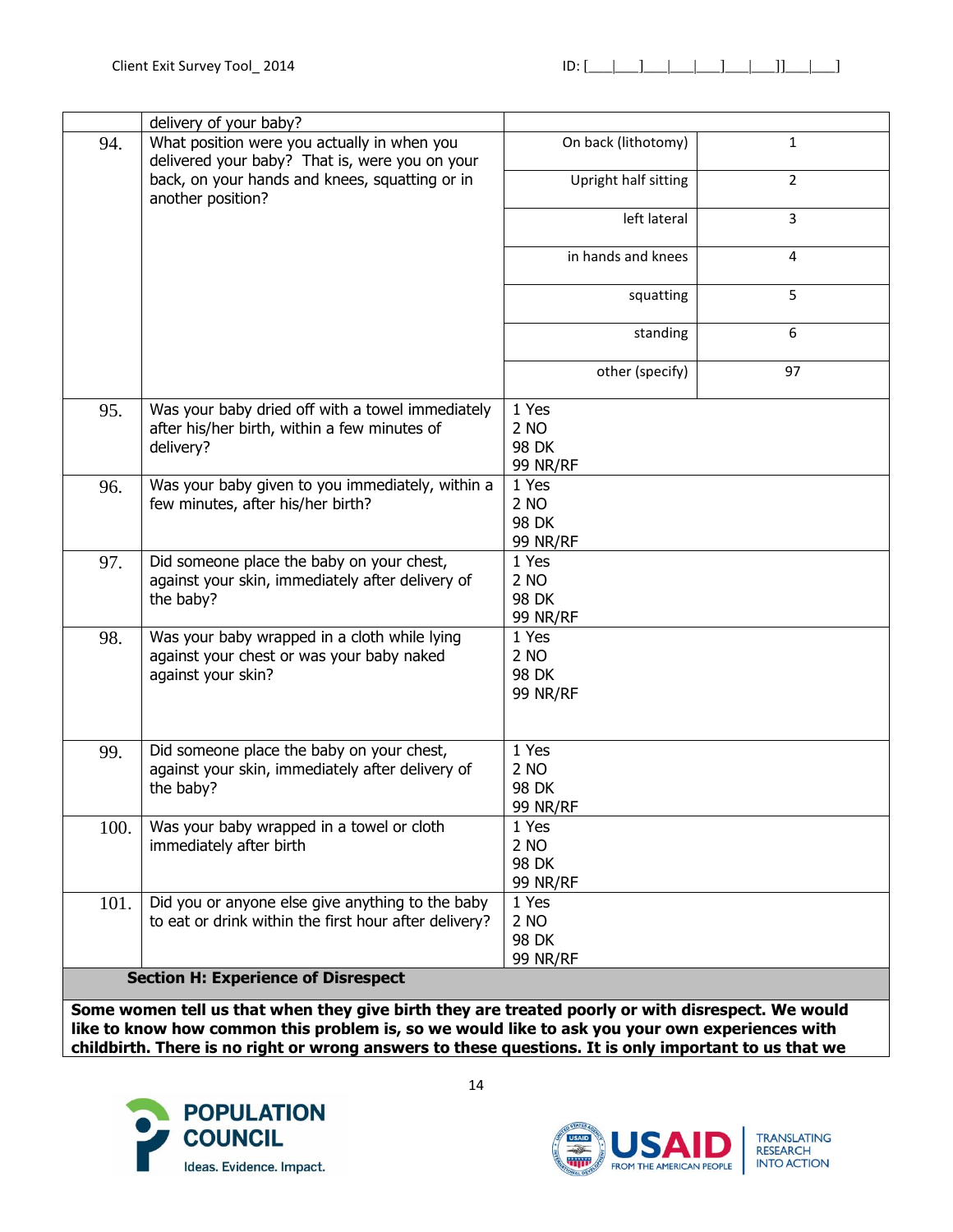**understand your experiences. Nothing you tell us will be linked to your name, your children's names, or the ability of you or your family members to access health care in the future. Some of these questions may be upsetting or stressful. As I said before, you can skip any question you are not comfortable answering, and you can stop the interview at any point.**

|      | answering, and you can stop the interview at any point.                                                                                                                                                                                    |                                                                                                                                                                                               |
|------|--------------------------------------------------------------------------------------------------------------------------------------------------------------------------------------------------------------------------------------------|-----------------------------------------------------------------------------------------------------------------------------------------------------------------------------------------------|
| 102. | On a scale of 1-5 were you treated in a way that<br>made you feel humiliated or disrespected?                                                                                                                                              | 1. Very humiliated or disrespected<br>2. Not very humiliated/disrespected<br>3. Somewhat humiliated/disrespected<br>4. A little humiliated/disrespected<br>5. Not humiliated                  |
| 103. | At any point during your stay for this delivery<br>were you physically abused by any of the health<br>care workers? For example physical abuse might<br>include being hit or slapped.                                                      | 1 Yes<br>2 No GO TO 106<br>98 DK<br><b>99 NR/RF</b>                                                                                                                                           |
| 104. | What exactly happened? (DO NOT READ, Circle<br>all that apply, prompt for any more)                                                                                                                                                        | 1 Kicked<br>2 Pinched<br>3 Slapped<br>4 Pushed<br>5 Beaten<br>6 Episiotomy without anesthesia<br>7 Raped<br>8 Tied to the delivery bed/delivery coach<br>9 Other<br>98 DK<br>99 NR/RF skip to |
| 105. | On a scale of 1 to 5 how bad did you feel/how<br>much did you suffer as a result of being physically<br>disrespected?<br>a 5 means "I did not feel bad or suffer at all." a<br>Imeans you felt the worst you could possibly<br>feel/suffer | 1Felt very bad<br>2Not very bad<br>3Somewhat bad<br>4A little bad<br>5Not bad at all                                                                                                          |
| 106. | At any point during your stay for this delivery was<br>any treatment done to you without your<br>permission?                                                                                                                               | 1 Yes<br>2 No→GOTO 109<br>98 DK<br><b>99 NR/RF</b>                                                                                                                                            |
| 107. | What procedures were done without your<br>permission? (DO NOT READ, Circle all that apply,<br>prompt for any more)                                                                                                                         | 1 Tubal ligation<br>2 Hysterectomy<br>3 Abdominal palpation<br>4 Vaginal examination<br>5 Episiotomy<br>6 Other<br>98 DK GOTO 109<br>99 NR/RF skip to                                         |
| 108. | On a scale of 1 to 5, how bad did you feel as a<br>result of the non consent procedure you have just<br>mentioned?<br>A 5 means "I did not feel bad or suffer at all." A<br>Imeans you felt the worst you could possibly                   | 1Felt very bad<br>2Not very bad<br>3Somewhat bad<br>4A little bad<br>5Not bad at all                                                                                                          |



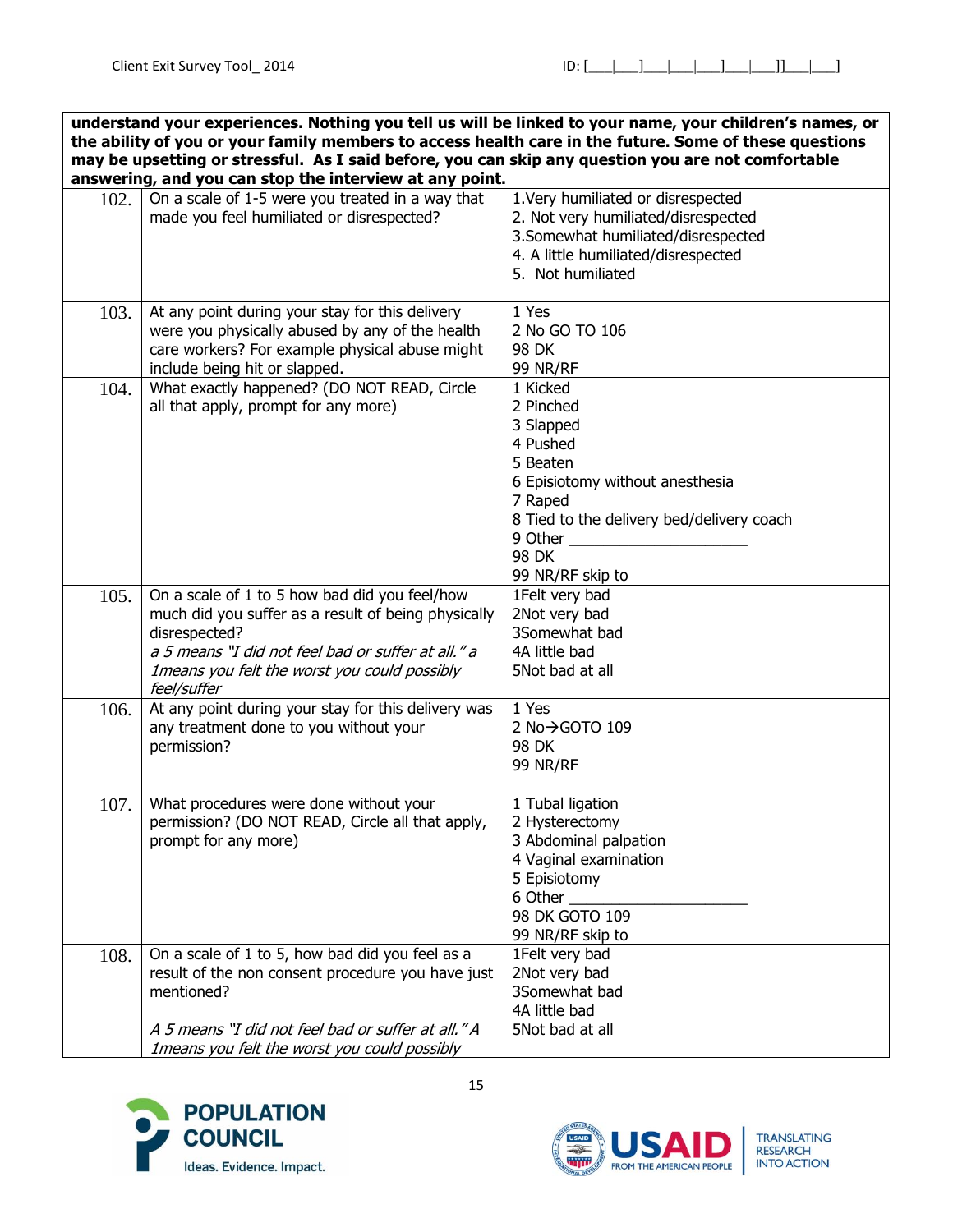|      | feel/suffer                                                                                                                                                                                                                         |                                                                                                                                                                                                                                                                                                                                                                                                                |
|------|-------------------------------------------------------------------------------------------------------------------------------------------------------------------------------------------------------------------------------------|----------------------------------------------------------------------------------------------------------------------------------------------------------------------------------------------------------------------------------------------------------------------------------------------------------------------------------------------------------------------------------------------------------------|
| 109. | At any point during your stay for this delivery<br>were you treated in a way that violated your<br>privacy?                                                                                                                         | 1 Yes<br>2 No GO TO 111<br>98 DK<br>99 NR/RF                                                                                                                                                                                                                                                                                                                                                                   |
| 110. | On a scale of 1 to 5, how bad did you feel/how<br>much did you suffer as a result of being treated<br>this way? A 5 means "I did not feel bad or suffer<br>at all." A 1 means you felt the worst you could<br>possibly feel/suffer. | 1Felt very bad<br>2Not very bad<br>3Somewhat bad<br>4A little bad<br>5Not bad at all                                                                                                                                                                                                                                                                                                                           |
| 111. | At any point during your stay for this delivery<br>were you treated in a way that violated your<br>confidentiality                                                                                                                  | 1 Yes<br>2 No GO TO 114<br>98 DK<br><b>99 NR/RF</b>                                                                                                                                                                                                                                                                                                                                                            |
| 112. | What exactly happened? (DO NOT READ, Circle<br>all that apply, prompt for any more)                                                                                                                                                 | 1 HIV status shown to others<br>2 Other health information shown to others<br>3 HIV status discussed with non-health staff<br>4 Other health information discussed with non-health<br>staff<br>5 Uncovered during delivery or examination<br>6 No screens blocking view during delivery or<br>examination<br>7. Discussed my issues when other clients are<br>listening<br>8 Other<br>98 DK<br><b>99 NR/RF</b> |
| 113. | On a scale of 1 to 5, how bad did you feel/how<br>much did you suffer as a result of being treated<br>this way? A 5 means "I did not feel bad or suffer<br>at all." A 1 means you felt the worst you could<br>possibly feel/suffer. | 1Felt very bad<br>2Not very bad<br>3Somewhat bad<br>4A little bad<br>5Not bad at all                                                                                                                                                                                                                                                                                                                           |
| 114. | At any point during your stay for this delivery did<br>any health care provider talk or use a tone or<br>facial expression that made feel uncomfortable?                                                                            | 1 Yes<br>2 No GO TO 117<br>98 DK<br><b>99 NR/RF</b>                                                                                                                                                                                                                                                                                                                                                            |
| 115. | What exactly happened? (DO NOT READ, Circle<br>all that apply, prompt for any more)                                                                                                                                                 | 1 Shouted<br>2 Scolded<br>3 Threatened to withhold services<br>4 Threatened with going to theatre<br>5 Called by insulting name<br>6 laughed at or scorned<br>98 DK<br><b>99 NR/RF</b>                                                                                                                                                                                                                         |
| 116. | On a scale of 1 to 5, how bad did you feel/how<br>much did you suffer as a result?                                                                                                                                                  | 1 Felt very bad<br>2 Not very bad                                                                                                                                                                                                                                                                                                                                                                              |



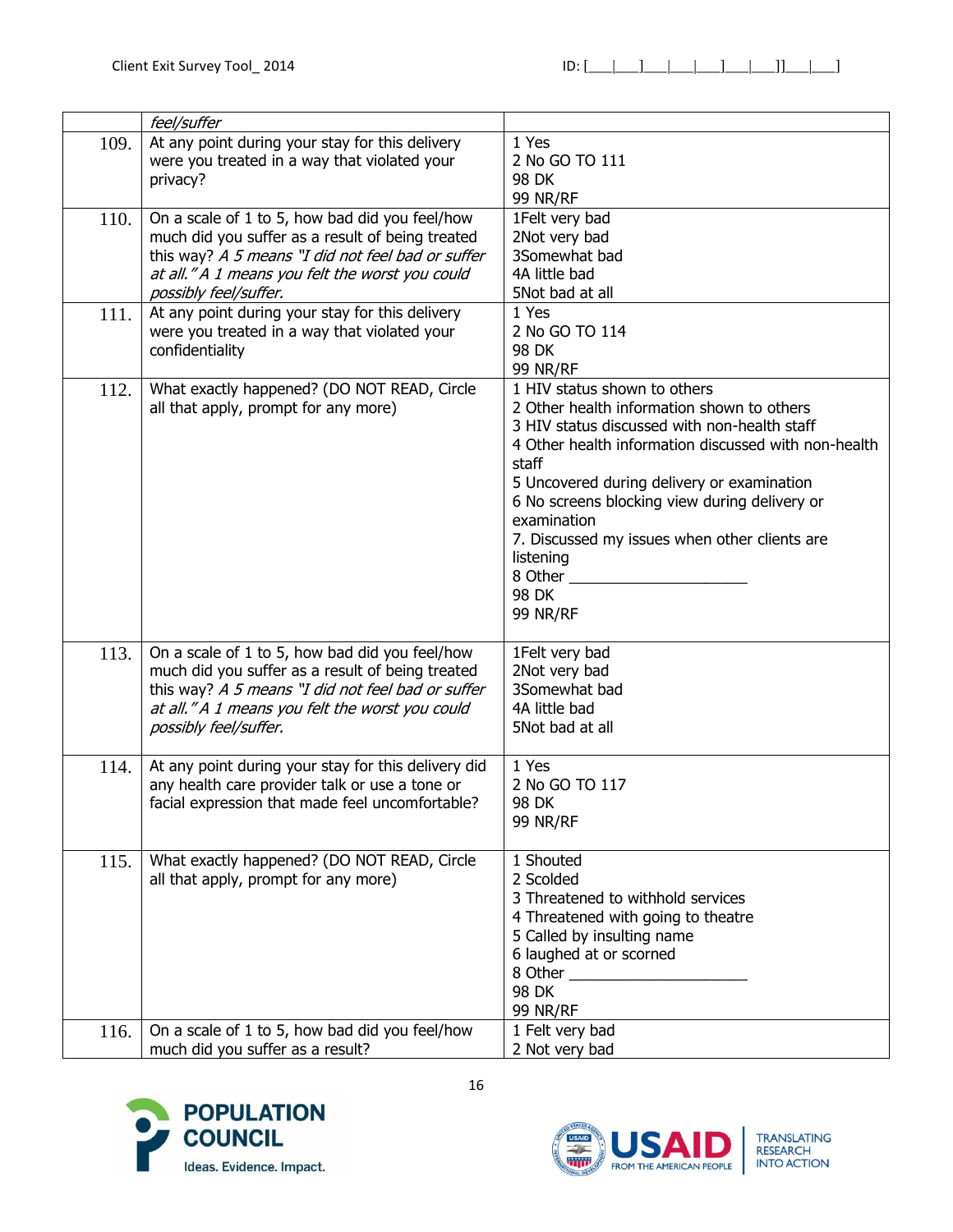|      | A 5 means "I did not feel bad or suffer at all." A1<br>means you felt the worst you could possibly<br>feel/suffer.                                                                                                                                     | 3 Somewhat bad<br>4 A little bad<br>5 Not bad at all                                                                                                                                                                                                                                                                                                                                             |
|------|--------------------------------------------------------------------------------------------------------------------------------------------------------------------------------------------------------------------------------------------------------|--------------------------------------------------------------------------------------------------------------------------------------------------------------------------------------------------------------------------------------------------------------------------------------------------------------------------------------------------------------------------------------------------|
| 117. | At any point during your stay for this delivery<br>were you left un attended by health providers<br>when you needed care?                                                                                                                              | 1 Yes<br>2 No GO TO 121<br>98 DK<br><b>99 NR/RF</b>                                                                                                                                                                                                                                                                                                                                              |
| 118. | At any point during your stay for this delivery<br>were you left unattended? (DO NOT READ, Circle<br>all that apply, prompt for any more)                                                                                                              | 1 While in labor<br>2 While delivering<br>3 While experiencing a complication<br>4 After delivery<br>5 Baby after delivery<br>98 DK<br><b>99 NR/RF</b>                                                                                                                                                                                                                                           |
| 119. | In your opinion, why do you think you were left<br>un attended?                                                                                                                                                                                        | Open field<br>98 DK<br><b>99 NR/RF</b>                                                                                                                                                                                                                                                                                                                                                           |
| 120. | [Ask only if respondent answered YES to Q97]<br>On a scale of 1 to 5, how bad did you feel/how<br>much did you suffer as a result? A 5 means "I did<br>not feel bad or suffer at all." A 1 means you felt<br>the worst you could possibly feel/suffer. | 1Felt very bad<br>2Not very bad<br>3Somewhat bad<br>4A little bad<br>5Not bad at all                                                                                                                                                                                                                                                                                                             |
| 121. | At any time during admission, labour, delivery<br>and the period thereafter, did the provider explain<br>to you about the following?                                                                                                                   | Ward environment e.g where the bathrooms<br>1<br>Meals time and what to eat or not eat<br>2<br>General examination and the findings<br>3<br>Vaginal examination and the findings<br>$\overline{4}$<br>Progress of labour<br>5<br>Movement during labour<br>6<br>The sex of your baby<br>7<br>When to breastfeed/feed your baby<br>$8\phantom{1}$<br>9<br>Other $\_\_$<br>98<br>DK<br>99<br>NR/RF |
| 122. | In your own opinion, what do you feel the<br>explanation/.information given for the services<br>that you received                                                                                                                                      | Open field<br>98 DK<br>99 NR/RF                                                                                                                                                                                                                                                                                                                                                                  |
| 123. | Did you baby receive any of the following services                                                                                                                                                                                                     | 1 Baby labeled<br>2 Weighing<br>3 Feeding<br>4 Bathing<br>5 Any Treatment<br>98 DK<br><b>99 NR/RF</b>                                                                                                                                                                                                                                                                                            |



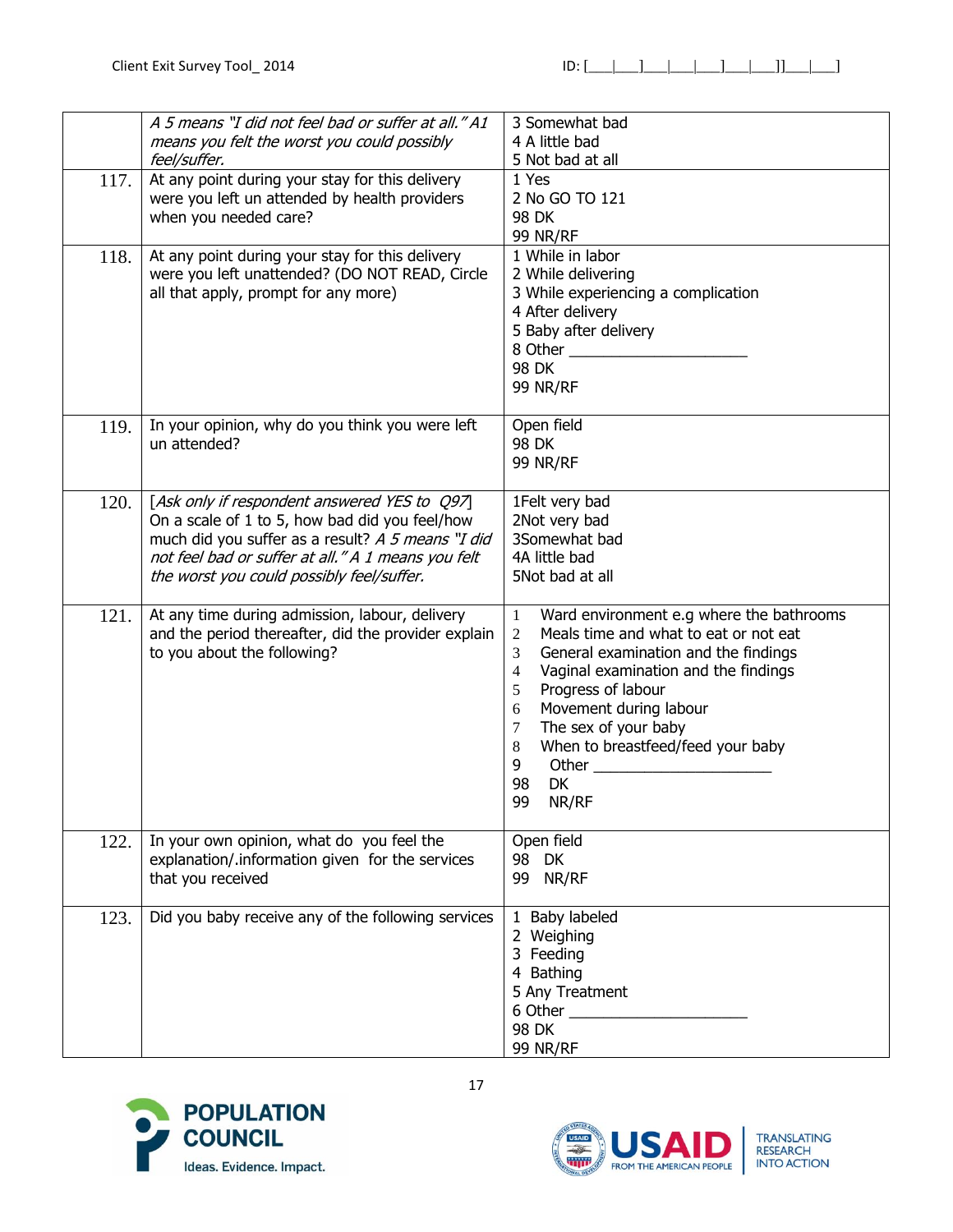| 124. | In your own opinion, what would say about the       | Open field                                   |
|------|-----------------------------------------------------|----------------------------------------------|
|      | services that your baby received during you stay    | 98 DK                                        |
|      | in this facility?                                   | <b>99 NR/RF</b>                              |
| 125. | At any point during your stay for this delivery     | 1 Yes                                        |
|      | were you or your baby prevented from leaving        | 2 No→GOTO 128                                |
|      | this facility because you could not pay?            | 98 DK                                        |
|      |                                                     | <b>99 NR/RF</b>                              |
| 126. | How long after delivery did you or your baby have   | # of Days                                    |
|      | to stay because of inability to pay?                |                                              |
| 127. | [Ask only if respondent answered YES to Q103]       | 1Felt very bad                               |
|      | On a scale of 1 to 5, how bad did you feel/how      | 2Not very bad                                |
|      | much did you suffer as a result?                    | 3Somewhat bad                                |
|      | A 5 means "I did not feel bad or suffer at all." A1 | 4A little bad                                |
|      | means you felt the worst you could possibly         | 5Not bad at all                              |
|      | feel/suffer.                                        |                                              |
| 128. | In addition to what we've already talked about, at  | 1 Yes (specify)                              |
|      | any point during your stay for this delivery did    | 2 No→GOTO 132                                |
|      | you experience any other kind of treatment that     | 98 DK                                        |
|      | made you feel humiliated or disrespected?           | <b>99 NR/RF</b>                              |
| 129. | What exactly happened?                              | open field                                   |
|      |                                                     | 98 DK                                        |
|      |                                                     | 99 NR/RF                                     |
| 130. | [Ask only if respondent answered YES to Q106]       | 1Felt very bad                               |
|      | On a scale of 1 to 5, how bad did you feel/how      | 2Not very bad                                |
|      | much did you suffer as a result?                    | 3Somewhat bad                                |
|      | A 5 means "I did not feel bad or suffer at all." A  | 4A little bad                                |
|      | Imeans you felt the worst you could possibly        | 5Not bad at all                              |
|      | feel/suffer.                                        |                                              |
| 131. | [ask only if respondent said yes to any abuse       | 1 Your social class                          |
|      | above] Do you think that the poor treatment you     | 2 Lack of insurance                          |
|      | described was influenced by any of the following?   | 3 Your ethnicity                             |
|      | Please tell us the most important. (Circle all that | 4 Your sex                                   |
|      | apply)                                              | 5 Your language                              |
|      |                                                     | 6 Your religion                              |
|      |                                                     | 7 Your political beliefs or other beliefs    |
|      |                                                     | 8 Your health status                         |
|      |                                                     | 9 Lack of money or wealth                    |
|      |                                                     | 10 Age                                       |
|      |                                                     | 96 Other (specify)                           |
|      |                                                     | 97 NA                                        |
|      |                                                     | 98 DK                                        |
|      |                                                     | <b>99 NR/RF</b>                              |
|      |                                                     |                                              |
|      |                                                     |                                              |
| 132. | Why do you think health care providers treated      | 1 Health workers are underpaid               |
|      | you in this humiliating or disrespectful way?       | 2 Health workers are overworked              |
|      | Please pick the one that you think is most          | 3 Health workers are not caring              |
|      | important.                                          | 4 Health workers are not properly supervised |
|      |                                                     | 5 Health workers are not accountable to the  |



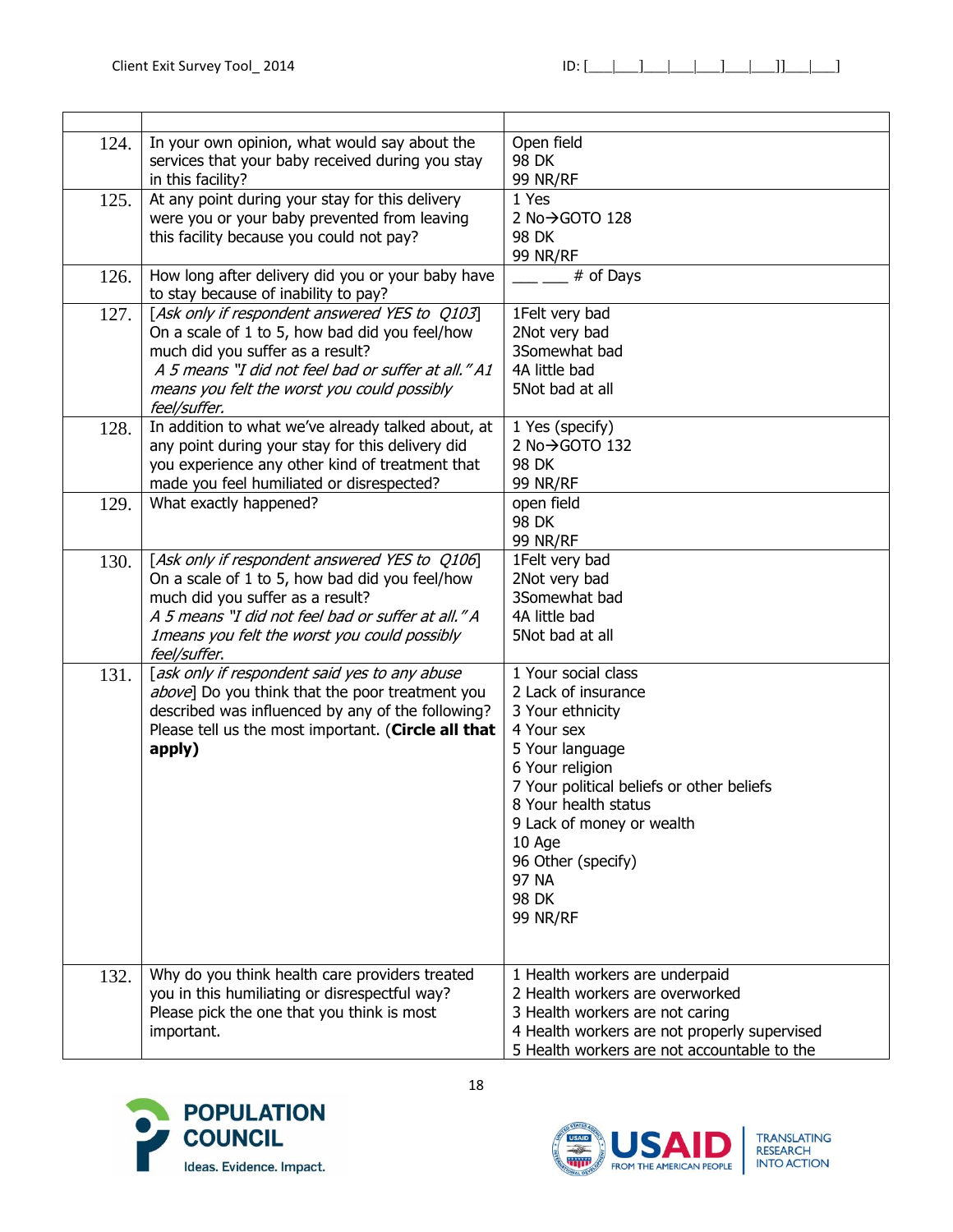| community in which they work<br>6 This facility is badly managed<br>96 Other (specify)<br>98 DK<br>99 NR/RF<br>Are there ways in this community that address<br>0- No Go to 135<br>133.<br>disrespectful care during child birth in health<br>1-Yes<br>facilities?<br>98 DK<br><b>99 NR/RF</b><br>Open field<br>If yes which ones<br>134.<br>If you felt disrespected at any point during what<br>1 Formally filed a complaint<br>135.<br>did you do?<br>2 Complained to a supervisor or other staff person<br>Describe here what happened exactly<br>3 Took no action<br>96 Other (specify)<br>98 DK<br><b>99 NR/RF</b><br>I know some of the questions I just asked may<br>1 Yes $\rightarrow$ GOTO 137 (wait a few minutes)<br>136.<br>have been upsetting. We are almost finished with<br>2 No $\rightarrow$ GO TO 138<br>this survey. Would you like to take a short break<br>from answering questions?<br>1 Yes $\rightarrow$ GOTO 138<br>[After waiting a few minutes] Is it alright if we<br>137. |
|-----------------------------------------------------------------------------------------------------------------------------------------------------------------------------------------------------------------------------------------------------------------------------------------------------------------------------------------------------------------------------------------------------------------------------------------------------------------------------------------------------------------------------------------------------------------------------------------------------------------------------------------------------------------------------------------------------------------------------------------------------------------------------------------------------------------------------------------------------------------------------------------------------------------------------------------------------------------------------------------------------------|
|                                                                                                                                                                                                                                                                                                                                                                                                                                                                                                                                                                                                                                                                                                                                                                                                                                                                                                                                                                                                           |
|                                                                                                                                                                                                                                                                                                                                                                                                                                                                                                                                                                                                                                                                                                                                                                                                                                                                                                                                                                                                           |
|                                                                                                                                                                                                                                                                                                                                                                                                                                                                                                                                                                                                                                                                                                                                                                                                                                                                                                                                                                                                           |
|                                                                                                                                                                                                                                                                                                                                                                                                                                                                                                                                                                                                                                                                                                                                                                                                                                                                                                                                                                                                           |
|                                                                                                                                                                                                                                                                                                                                                                                                                                                                                                                                                                                                                                                                                                                                                                                                                                                                                                                                                                                                           |
|                                                                                                                                                                                                                                                                                                                                                                                                                                                                                                                                                                                                                                                                                                                                                                                                                                                                                                                                                                                                           |
|                                                                                                                                                                                                                                                                                                                                                                                                                                                                                                                                                                                                                                                                                                                                                                                                                                                                                                                                                                                                           |
|                                                                                                                                                                                                                                                                                                                                                                                                                                                                                                                                                                                                                                                                                                                                                                                                                                                                                                                                                                                                           |
|                                                                                                                                                                                                                                                                                                                                                                                                                                                                                                                                                                                                                                                                                                                                                                                                                                                                                                                                                                                                           |
|                                                                                                                                                                                                                                                                                                                                                                                                                                                                                                                                                                                                                                                                                                                                                                                                                                                                                                                                                                                                           |
|                                                                                                                                                                                                                                                                                                                                                                                                                                                                                                                                                                                                                                                                                                                                                                                                                                                                                                                                                                                                           |
|                                                                                                                                                                                                                                                                                                                                                                                                                                                                                                                                                                                                                                                                                                                                                                                                                                                                                                                                                                                                           |
|                                                                                                                                                                                                                                                                                                                                                                                                                                                                                                                                                                                                                                                                                                                                                                                                                                                                                                                                                                                                           |
|                                                                                                                                                                                                                                                                                                                                                                                                                                                                                                                                                                                                                                                                                                                                                                                                                                                                                                                                                                                                           |
|                                                                                                                                                                                                                                                                                                                                                                                                                                                                                                                                                                                                                                                                                                                                                                                                                                                                                                                                                                                                           |
|                                                                                                                                                                                                                                                                                                                                                                                                                                                                                                                                                                                                                                                                                                                                                                                                                                                                                                                                                                                                           |
|                                                                                                                                                                                                                                                                                                                                                                                                                                                                                                                                                                                                                                                                                                                                                                                                                                                                                                                                                                                                           |
|                                                                                                                                                                                                                                                                                                                                                                                                                                                                                                                                                                                                                                                                                                                                                                                                                                                                                                                                                                                                           |
|                                                                                                                                                                                                                                                                                                                                                                                                                                                                                                                                                                                                                                                                                                                                                                                                                                                                                                                                                                                                           |
|                                                                                                                                                                                                                                                                                                                                                                                                                                                                                                                                                                                                                                                                                                                                                                                                                                                                                                                                                                                                           |
|                                                                                                                                                                                                                                                                                                                                                                                                                                                                                                                                                                                                                                                                                                                                                                                                                                                                                                                                                                                                           |
| continue with the survey?<br>2 No $\rightarrow$ END SURVEY                                                                                                                                                                                                                                                                                                                                                                                                                                                                                                                                                                                                                                                                                                                                                                                                                                                                                                                                                |
| <b>Section I: Looking Forward</b>                                                                                                                                                                                                                                                                                                                                                                                                                                                                                                                                                                                                                                                                                                                                                                                                                                                                                                                                                                         |
| Thank you. Now I would like to ask you about your plans to choose health care facilities in the future.                                                                                                                                                                                                                                                                                                                                                                                                                                                                                                                                                                                                                                                                                                                                                                                                                                                                                                   |
| Do you plan to have more children?<br>1 Yes<br>138.                                                                                                                                                                                                                                                                                                                                                                                                                                                                                                                                                                                                                                                                                                                                                                                                                                                                                                                                                       |
| 2 No→GOTO 141                                                                                                                                                                                                                                                                                                                                                                                                                                                                                                                                                                                                                                                                                                                                                                                                                                                                                                                                                                                             |
| 98 DK                                                                                                                                                                                                                                                                                                                                                                                                                                                                                                                                                                                                                                                                                                                                                                                                                                                                                                                                                                                                     |
| 99 NR/RF                                                                                                                                                                                                                                                                                                                                                                                                                                                                                                                                                                                                                                                                                                                                                                                                                                                                                                                                                                                                  |
| 1 Same facility → GO TO 140<br>Where do you plan to deliver your next child?<br>139.                                                                                                                                                                                                                                                                                                                                                                                                                                                                                                                                                                                                                                                                                                                                                                                                                                                                                                                      |
| 2 Another facility (specify)                                                                                                                                                                                                                                                                                                                                                                                                                                                                                                                                                                                                                                                                                                                                                                                                                                                                                                                                                                              |
| 3 Your Home                                                                                                                                                                                                                                                                                                                                                                                                                                                                                                                                                                                                                                                                                                                                                                                                                                                                                                                                                                                               |
| 4 Other Home                                                                                                                                                                                                                                                                                                                                                                                                                                                                                                                                                                                                                                                                                                                                                                                                                                                                                                                                                                                              |
| 96 Other (specify)                                                                                                                                                                                                                                                                                                                                                                                                                                                                                                                                                                                                                                                                                                                                                                                                                                                                                                                                                                                        |
| 98 DK                                                                                                                                                                                                                                                                                                                                                                                                                                                                                                                                                                                                                                                                                                                                                                                                                                                                                                                                                                                                     |
| <b>99 NR/RF</b>                                                                                                                                                                                                                                                                                                                                                                                                                                                                                                                                                                                                                                                                                                                                                                                                                                                                                                                                                                                           |
|                                                                                                                                                                                                                                                                                                                                                                                                                                                                                                                                                                                                                                                                                                                                                                                                                                                                                                                                                                                                           |
| [Ask only if respondent indicated that she wanted<br><b>OPEN FIELD</b><br>140.                                                                                                                                                                                                                                                                                                                                                                                                                                                                                                                                                                                                                                                                                                                                                                                                                                                                                                                            |
| to deliver somewhere other than current facility in<br>98 DK                                                                                                                                                                                                                                                                                                                                                                                                                                                                                                                                                                                                                                                                                                                                                                                                                                                                                                                                              |
| previous question] Why do you not want to<br><b>99 NR/RF</b>                                                                                                                                                                                                                                                                                                                                                                                                                                                                                                                                                                                                                                                                                                                                                                                                                                                                                                                                              |
| deliver your next child at this facility?                                                                                                                                                                                                                                                                                                                                                                                                                                                                                                                                                                                                                                                                                                                                                                                                                                                                                                                                                                 |
| Now I am going to read you a list of things that<br>1 Short waiting time to see doctor<br>141.                                                                                                                                                                                                                                                                                                                                                                                                                                                                                                                                                                                                                                                                                                                                                                                                                                                                                                            |
| might influence your decision about where to<br>2 Short distance to facility                                                                                                                                                                                                                                                                                                                                                                                                                                                                                                                                                                                                                                                                                                                                                                                                                                                                                                                              |
| deliver your next child. Please tell me which is the<br>3 Facility is clean                                                                                                                                                                                                                                                                                                                                                                                                                                                                                                                                                                                                                                                                                                                                                                                                                                                                                                                               |
| most important to you.<br>4 Being treated with respect                                                                                                                                                                                                                                                                                                                                                                                                                                                                                                                                                                                                                                                                                                                                                                                                                                                                                                                                                    |
| 5 Provider is competent/knowledgeable                                                                                                                                                                                                                                                                                                                                                                                                                                                                                                                                                                                                                                                                                                                                                                                                                                                                                                                                                                     |
| 6 Confidentiality/privacy                                                                                                                                                                                                                                                                                                                                                                                                                                                                                                                                                                                                                                                                                                                                                                                                                                                                                                                                                                                 |
| 7 Good supply of medicines                                                                                                                                                                                                                                                                                                                                                                                                                                                                                                                                                                                                                                                                                                                                                                                                                                                                                                                                                                                |
| 8 Affordable cost of treatment                                                                                                                                                                                                                                                                                                                                                                                                                                                                                                                                                                                                                                                                                                                                                                                                                                                                                                                                                                            |
|                                                                                                                                                                                                                                                                                                                                                                                                                                                                                                                                                                                                                                                                                                                                                                                                                                                                                                                                                                                                           |

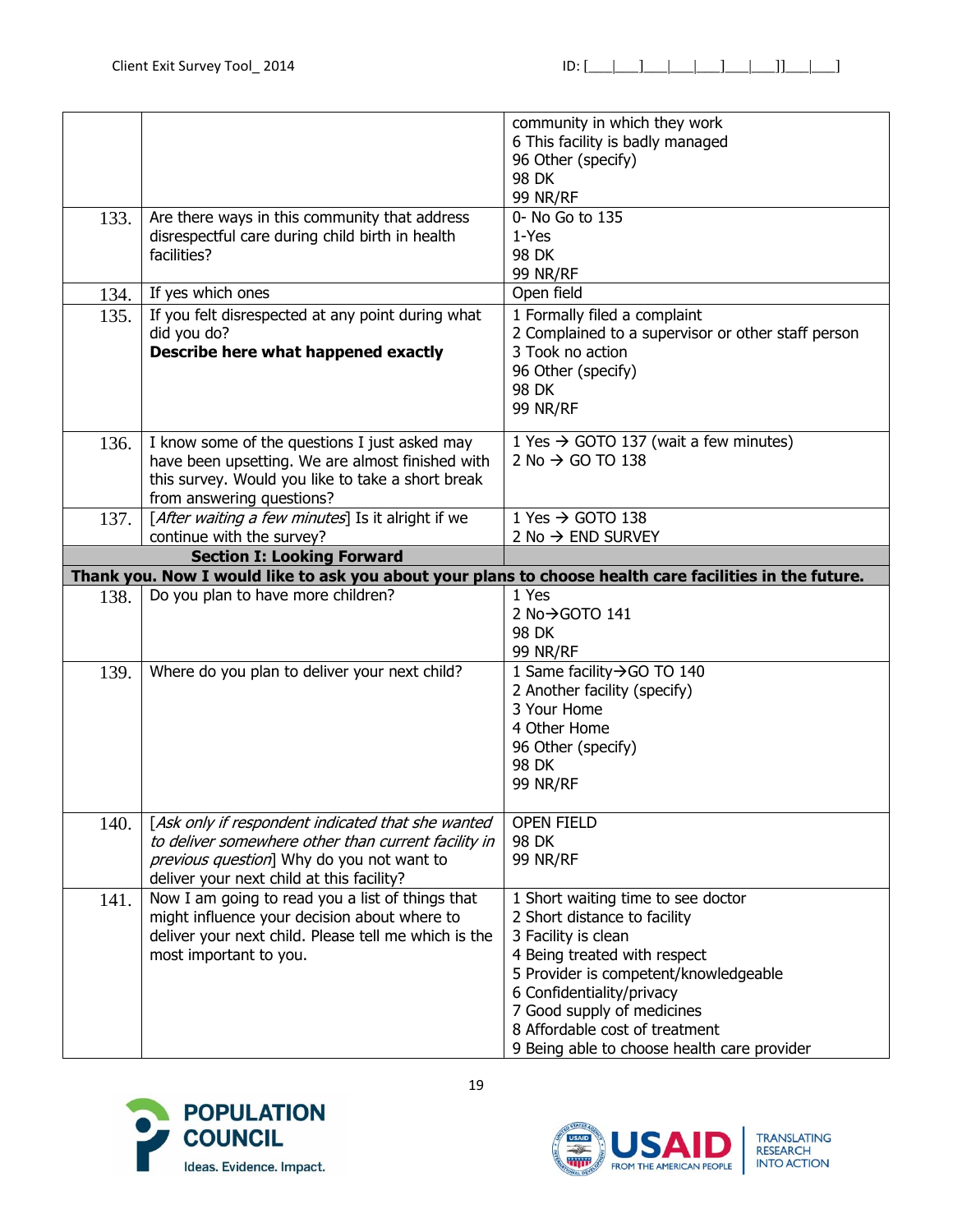|      |                                                    | 96 Other (specify)                          |
|------|----------------------------------------------------|---------------------------------------------|
|      |                                                    | 98 DK                                       |
|      |                                                    | <b>99 NR/RF</b>                             |
| 142. | Which of the above is the second most important?   | 1 Short waiting time to see doctor          |
|      |                                                    | 2 Short distance to facility                |
|      |                                                    | 3 Facility is clean                         |
|      |                                                    | 4 Being treated with respect                |
|      |                                                    | 5 Provider is competent/knowledgeable       |
|      |                                                    | 6 Confidentiality/privacy                   |
|      |                                                    | 7 Good supply of medicines                  |
|      |                                                    | 8 Affordable cost of treatment              |
|      |                                                    |                                             |
|      |                                                    | 9 Being able to choose health care provider |
|      |                                                    | 96 Other (specify)                          |
|      |                                                    | 98 DK                                       |
|      |                                                    | <b>99 NR/RF</b>                             |
| 143. | Which of the above is the third most important?    | 1 Short waiting time to see doctor          |
|      |                                                    | 2 Short distance to facility                |
|      |                                                    | 3 Facility is clean                         |
|      |                                                    | 4 Being treated with respect                |
|      |                                                    | 5 Provider is competent/knowledgeable       |
|      |                                                    | 6 Confidentiality/privacy                   |
|      |                                                    | 7 Good supply of medicines                  |
|      |                                                    | 8 Affordable cost of treatment              |
|      |                                                    | 9 Being able to choose health care provider |
|      |                                                    | 96 Other (specify)                          |
|      |                                                    | 98 DK                                       |
|      |                                                    | <b>99 NR/RF</b>                             |
| 144. | How much did your experiences during this          | 1 A lot                                     |
|      | delivery influence your decision on where to       | 2 Somewhat                                  |
|      | deliver in the future?                             | 3 Very little                               |
|      |                                                    | 4 Not at all                                |
|      |                                                    | 98 DK                                       |
|      |                                                    | <b>99 NR/RF</b>                             |
| 145. | How likely are you to recommend this facility to   | 1 Very likely                               |
|      | other women for delivery?                          | 2 Somewhat likely                           |
|      |                                                    | 3 Somewhat unlikely                         |
|      |                                                    | 4 Not at all likely                         |
|      |                                                    | <b>98 DK</b>                                |
|      |                                                    | <b>99 NR/RF</b>                             |
| 146. | How likely are you to recommend this facility to   | 1 Very likely                               |
|      | other women for general health services?           | 2 Somewhat likely                           |
|      |                                                    | 3 Somewhat unlikely                         |
|      |                                                    | 4 Not at all likely                         |
|      |                                                    | 98 DK                                       |
|      |                                                    | <b>99 NR/RF</b>                             |
| 147. | How likely are you to bring your child/children to | 1 Very likely                               |
|      | this facility for health care in the future?       | 2 Somewhat likely                           |
|      |                                                    | 3 Somewhat unlikely                         |
|      |                                                    | 4 Not at all likely                         |
|      |                                                    | 98 DK                                       |



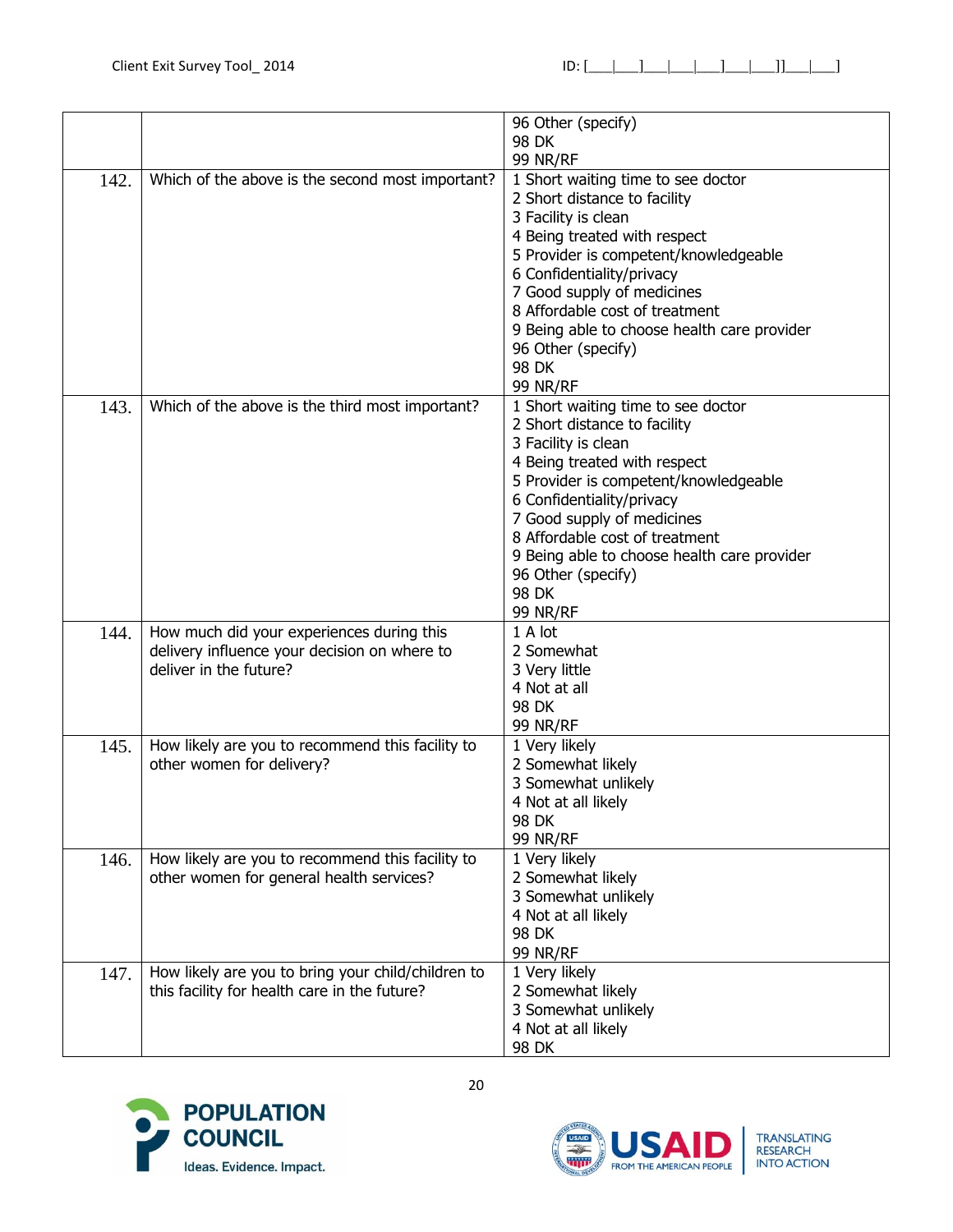|      |                                                                                                                                                                                                      | <b>99 NR/RF</b>                                                                                                                                                                                                                                                                                                                                                              |
|------|------------------------------------------------------------------------------------------------------------------------------------------------------------------------------------------------------|------------------------------------------------------------------------------------------------------------------------------------------------------------------------------------------------------------------------------------------------------------------------------------------------------------------------------------------------------------------------------|
| 148. | If you were a manager and could choose to do<br>one thing to improve the care women get in this<br>facility for childbirth, what would it be?                                                        | 1 Shorten waiting time to see doctor<br>2 Improve skills of doctors/nurses<br>3 Clean facility<br>4 Improve respect of doctors/nurses toward patients<br>5 Improve confidentiality/privacy<br>6 Improve supply of medicines<br>7 Reduce cost of treatment<br>8 Improve women's ability to choose a health care<br>provider<br>96 Other (specify)<br>98 DK<br><b>99 NR/RF</b> |
|      | <b>Section j: Past Service Utilization</b>                                                                                                                                                           |                                                                                                                                                                                                                                                                                                                                                                              |
|      | Now I'm going to ask you some questions about your experiences with health care. I would like to<br>know how you responded. You may skip any questions you are not comfortable answering.            | remind you that your answers will be NOT be shared with anyone and that health workers here will not                                                                                                                                                                                                                                                                         |
| 149. | Did you see anyone for antenatal care (ANC) for<br>this pregnancy?                                                                                                                                   | 1 Yes<br>2 No $\rightarrow$ GOTO 153<br>98 DK<br><b>99 NR/RF</b>                                                                                                                                                                                                                                                                                                             |
| 150. | How many antenatal care visits did you make for<br>this pregnancy?                                                                                                                                   | 1 One<br>2 Two<br>3 Three<br>4 More than three<br>98 DK<br><b>99 NR/RF</b>                                                                                                                                                                                                                                                                                                   |
| 151. | Where did you go for antenatal care (ANC) for<br>this pregnancy? Please give me the name of the<br>facility.                                                                                         | 1. This facility<br>2. Other Facility (facility name)<br>98 DK<br><b>99 NR/RF</b>                                                                                                                                                                                                                                                                                            |
| 152. | Where was this facility?                                                                                                                                                                             | OPEN FIELD (town)<br>98 DK<br><b>99 NR/RF</b>                                                                                                                                                                                                                                                                                                                                |
| 153. | How would you rate the respect the providers<br>showed you at this facility (where you received<br>antenatal care)? By respect I mean being treated<br>with the care and attention that you deserve. | 1 Excellent<br>2 Very good<br>3 Good<br>4 Fair<br>5 Poor<br>98 DK<br><b>99 NR/RF</b>                                                                                                                                                                                                                                                                                         |
| 154. | How would you rate the knowledge and<br>competence of health workers at this facility<br>(where you received antenatal care)?                                                                        | 1 Excellent<br>2 Very good<br>3 Good                                                                                                                                                                                                                                                                                                                                         |

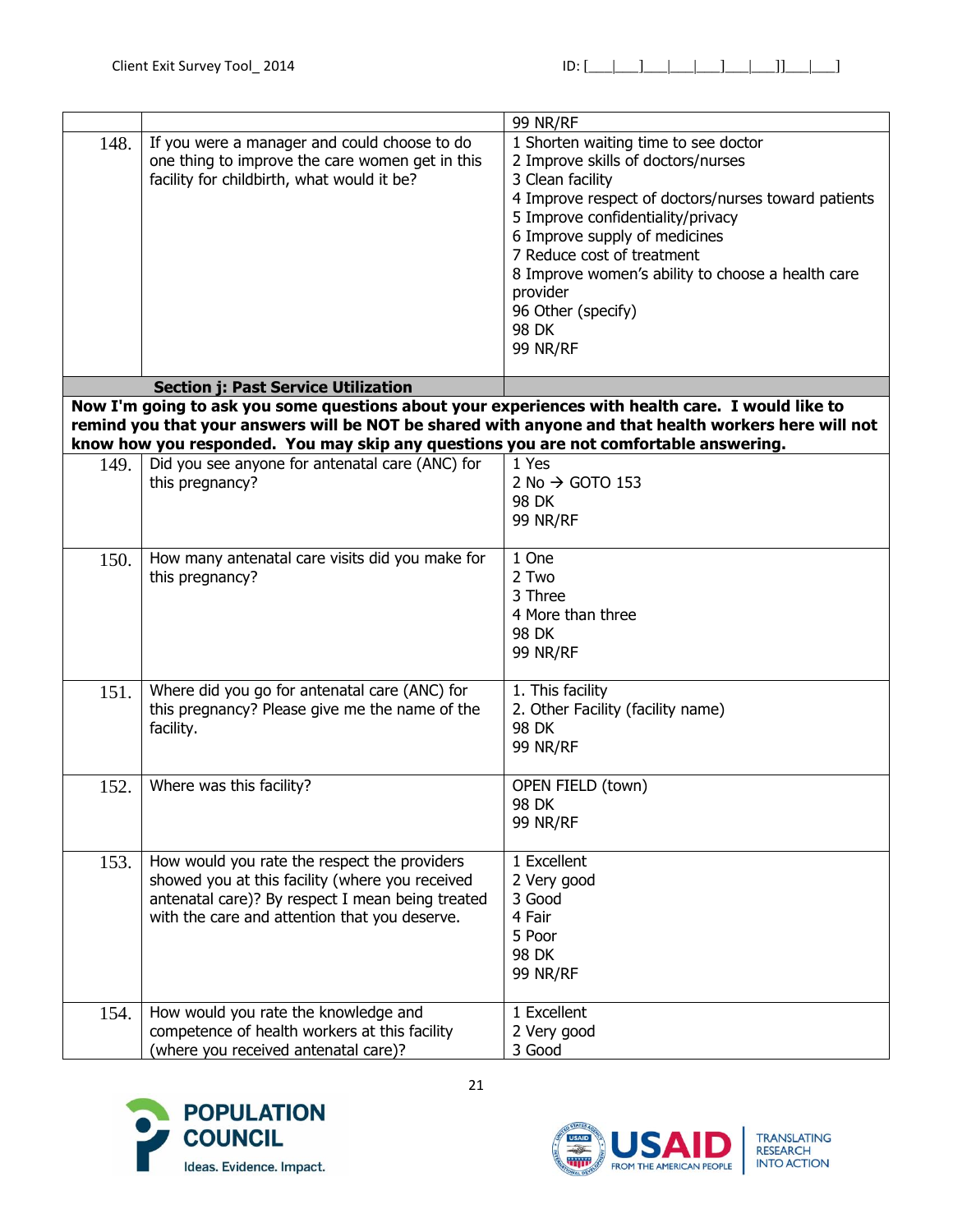|      |                                                       | 4 Fair<br>5 Poor            |
|------|-------------------------------------------------------|-----------------------------|
|      |                                                       | 98 DK                       |
|      |                                                       | 99 NR/RF                    |
| 155. | Overall, taking everything into account how would     | 1 Excellent                 |
|      | you rate the quality of antenatal care you            | 2 Very good                 |
|      | received?                                             | 3 Good                      |
|      |                                                       | 4 Fair                      |
|      |                                                       | 5 Poor                      |
|      |                                                       | 98 DK                       |
|      |                                                       | <b>99 NR/RF</b>             |
|      |                                                       |                             |
| 156. | How many of all your deliveries were at your          | <b>NUMERIC</b>              |
|      | home or someone else's home?                          | 98 DK                       |
|      |                                                       | 99 NR/RF                    |
| 157. | How many of your deliveries, including this one,      | <b>NUMERIC</b>              |
|      | were at a health facility?                            | 98 DK                       |
|      |                                                       | <b>99 NR/RF</b>             |
| 158. | How many of your deliveries, including this one,      | <b>NUMERIC</b>              |
|      | were at this facility?                                | 98 DK                       |
|      |                                                       | <b>99 NR/RF</b>             |
| 159. | Have you used this facility before this delivery for  | 1 Yes                       |
|      | health care for yourself, your children or your       | 2 No $\rightarrow$ GOTO 165 |
|      | spouse?                                               | 98 DK                       |
|      |                                                       | 99 NR/RF                    |
|      |                                                       |                             |
| 160. | (If used facility) Was your most recent visit to this | 1 Self                      |
|      | facility before this delivery for yourself, your      | 2 Children                  |
|      | children, or your spouse?                             | 3 Spouse                    |
|      |                                                       | 98 DK                       |
|      |                                                       | <b>99 NR/RF</b>             |
|      |                                                       |                             |
| 161. | (If used facility) What was the reason for your/      | 1 Illness                   |
|      | your child's/your spouse's most recent visit to       | 2 Accident                  |
|      | this facility?                                        | 3 Check-up                  |
|      |                                                       | 4 Previous delivery         |
|      |                                                       | 5 Antenatal care            |
|      |                                                       | 96 Other (specify)          |
|      |                                                       | 98 DK                       |
|      |                                                       | <b>99 NR/RF</b>             |
| 162. | How would you rate the respect the providers          | 1 Excellent                 |
|      | showed you/your children/your spouse during           | 2 Very good                 |
|      | that last visit? By respect I mean being treated      | 3 Good                      |
|      | with the care and attention that you deserve.         | 4 Fair                      |
|      |                                                       | 5 Poor                      |
|      |                                                       | <b>98 DK</b>                |
|      |                                                       | <b>99 NR/RF</b>             |
|      |                                                       |                             |
| 163. | How would you rate the knowledge and                  | 1 Excellent                 |